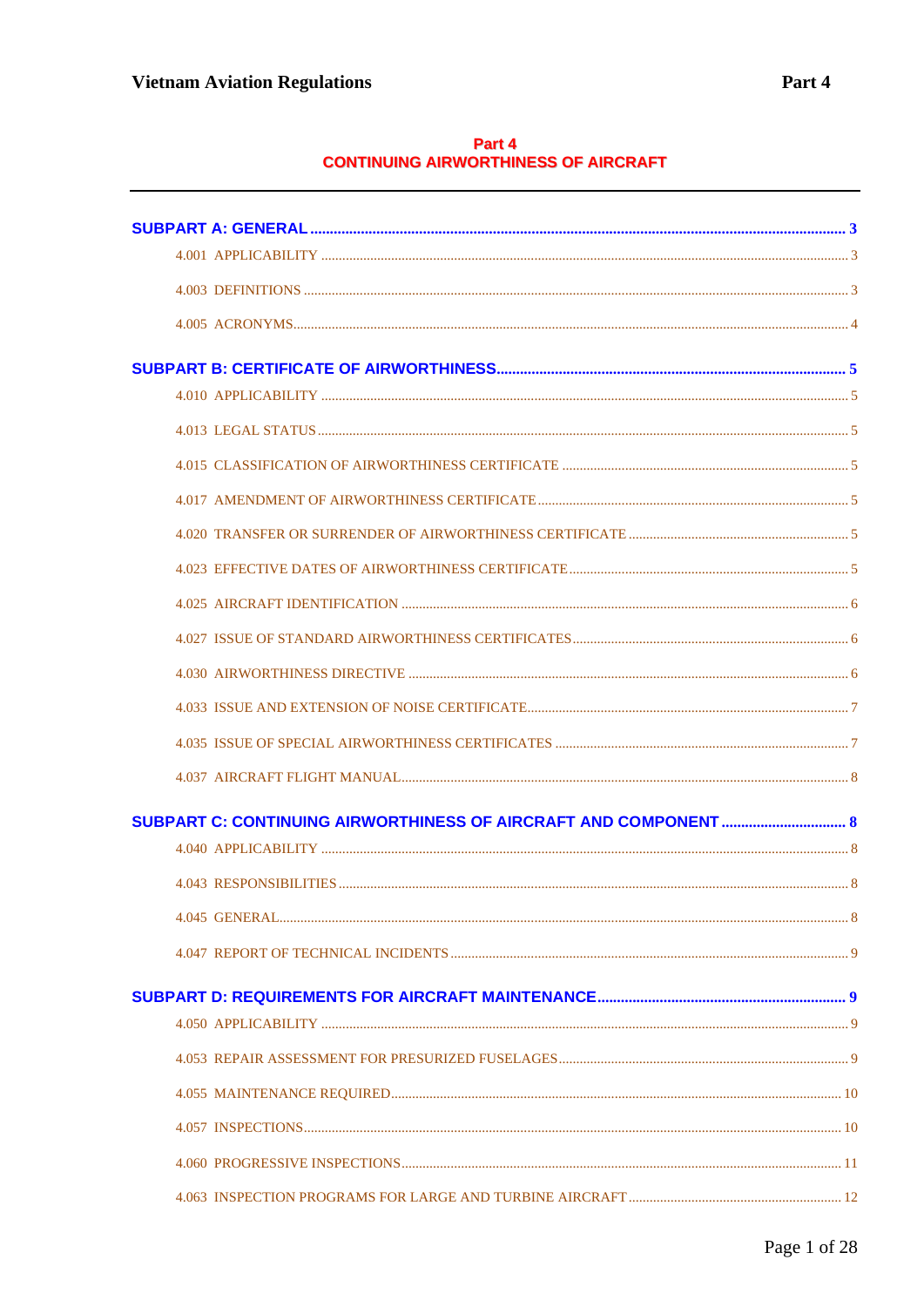# **Vietnam Aviation Regulations** *Part 4*

| SUBPART G: MAINTENANCE PERSONNEL LIMITATIONS, PRIVILEGES AND RECENCY 21            |  |
|------------------------------------------------------------------------------------|--|
| REST AND DUTY LIMITATIONS FOR PERSONS PERFORMING MAINTENANCE FUNCTIONS 21<br>4.120 |  |
|                                                                                    |  |
|                                                                                    |  |
|                                                                                    |  |
|                                                                                    |  |
|                                                                                    |  |
|                                                                                    |  |
|                                                                                    |  |
| APPENDIX 1 TO 4.107: RECORDING OF MAJOR REPAIRS AND MAJOR MODIFICATIONS 29         |  |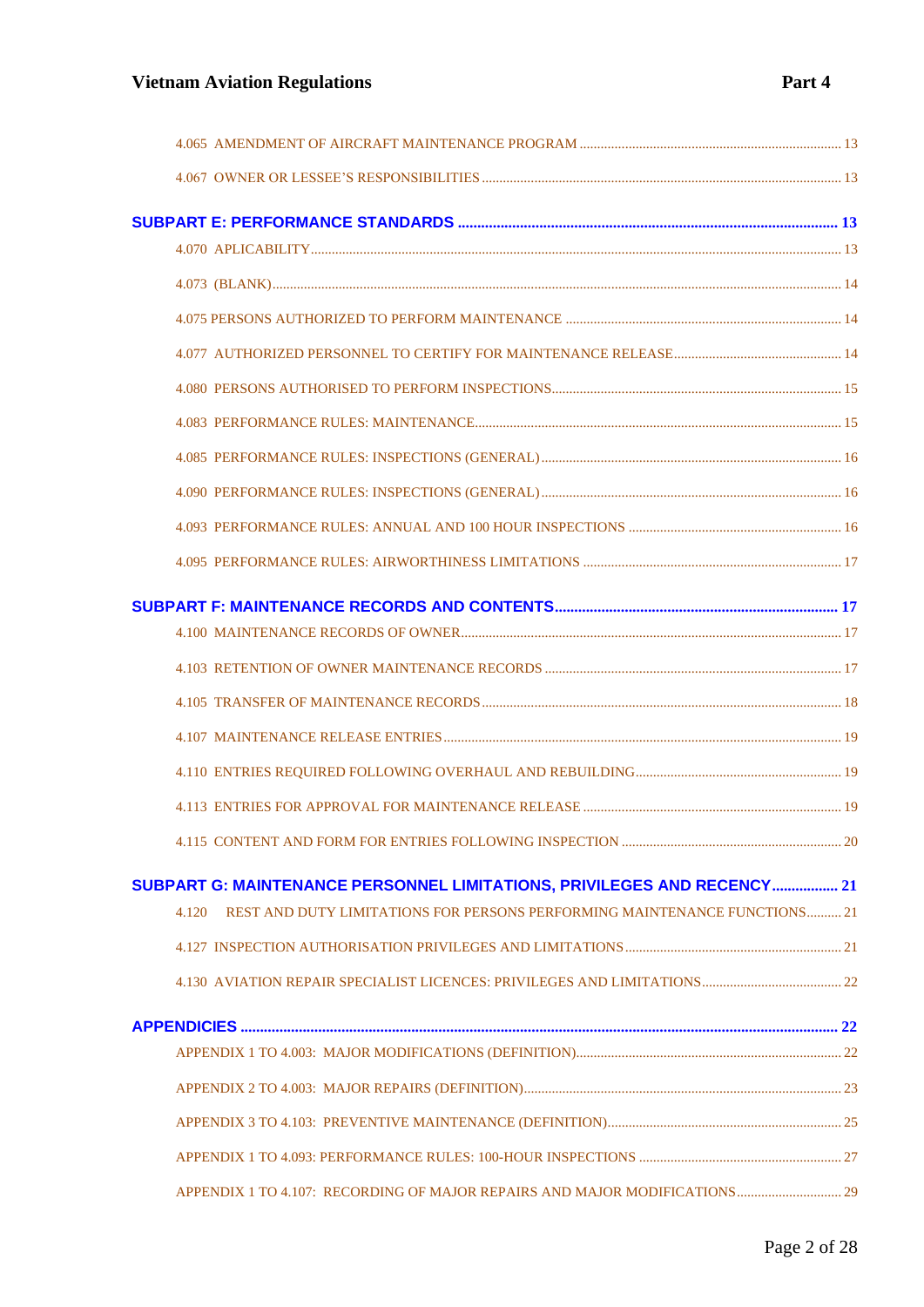# <span id="page-2-1"></span><span id="page-2-0"></span>**SUBPART A: GENERAL**

# **4.001 APPLICABILITY**

- (a) This Part prescribes the requirements for:
	- (1) Certification of aircraft and aircraft components;
	- (2) Issuance of Airworthiness Certificates and other certifications for aircraft components;
	- (3) Continued airworthiness of aircraft and components;
	- (4) Rebuilding and modifications of aircraft and components;
	- (5) Maintenance and preventive maintenance;
	- (6) Requirements of Aircraft inspection;
	- (7) Air operator aircraft maintenance and inspection requirements; and
	- (8) Record and store the aircraft maintenance records.
- (b) This Part is applicable to the owners and operators of aircraft registered in Vietnam and the persons and organizations that provide maintenance services for these aircraft.

# <span id="page-2-2"></span>**4.003 DEFINITIONS**

(a) In this Part, the following terms shall apply:

*Note: Additional aviation-related terms are defined in Part 1 of these regulations.*

- (1) **Inspection**: The examination of an aircraft or aircraft component to establish conformity with a standard approved by the CAAV;
- (2) **Maintenance:** The performance of tasks required to ensure the continuing airworthiness of an aircraft, including any one or combination of overhaul, inspection, replacement, defect rectification, and the embodiment of a modification or repair;
- (3) **Maintenance control manual:** A document which describes the operator's procedures necessary to ensure that all scheduled and unscheduled maintenance is performed on the operator's aircraft on time and in a controlled and satisfactory manner;
- (4) **Maintenance organization's procedures manual:** A document endorsed by the head of the maintenance organization which details the maintenance organization's structure and management responsibilities, scope of work, description of facilities, maintenance procedures and quality assurance or inspection systems;
- (5) **Maintenance release:** A document which contains a certification confirming that the maintenance work to which it relates has been completed in a satisfactory manner, either in accordance with the approved data and the procedures described in the maintenance organization's procedures manual or an equivalent system acceptable to CAAV. The person signing this release is indicating that all items that are required to be inspected have been inspected, the aircraft or component conforms to the applicable airworthiness standards and no condition exists which make the aircraft unsafe;
- (6) **Major modification**: Described in Appendix 1 to 4.003;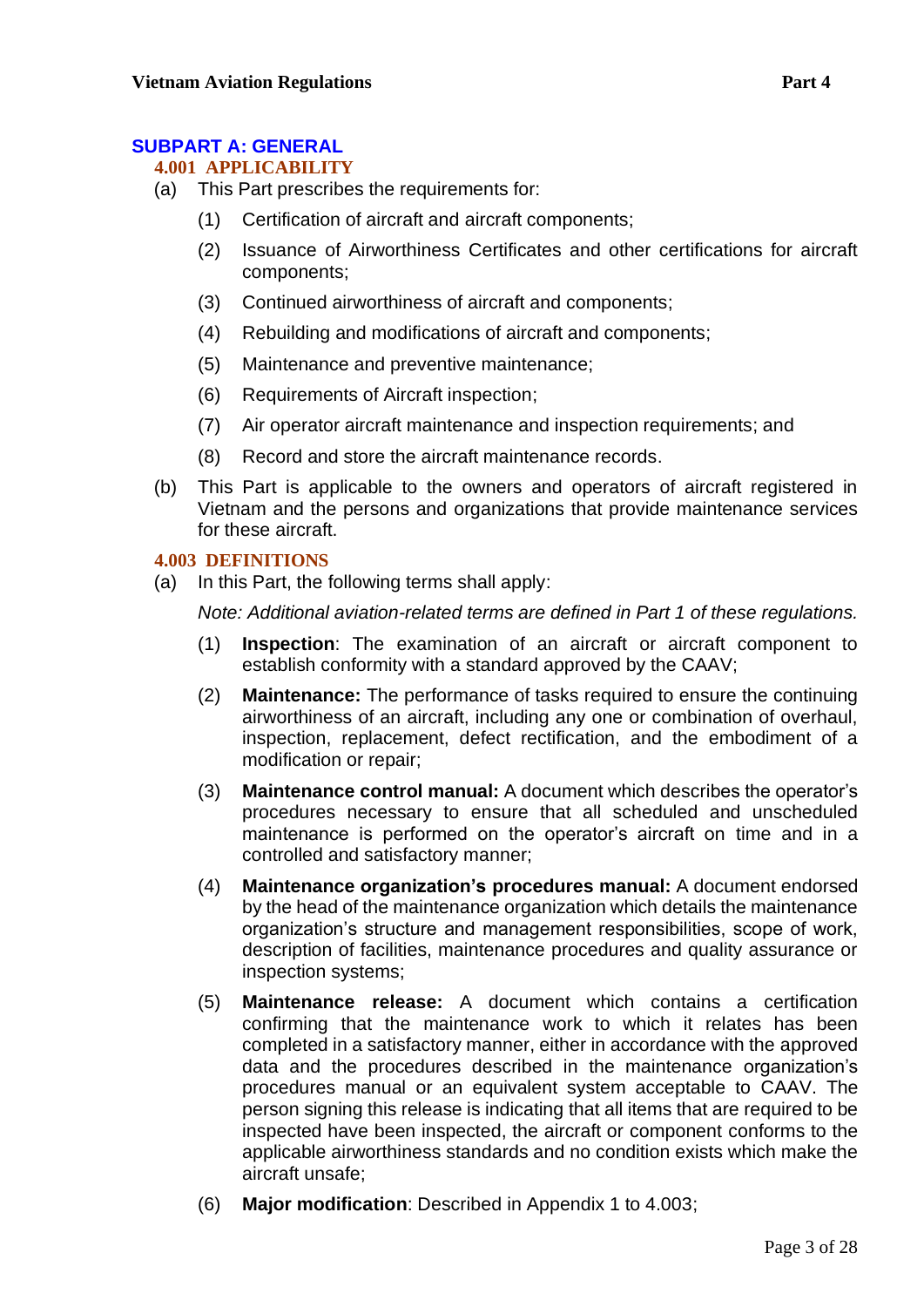- (7) **Major repair:** Described in Appendix 2 to 4.003;
- (8) **Modification:** The alteration of an aircraft/component in conformity with an approved standard;
- (9) **Preventative maintenance:** Described in Appendix 3 to 4.003;
- (10) **Overhaul:** The restoration of an aircraft/aircraft component using methods, techniques, and practices acceptable to CAAV, including disassembly, cleaning, and inspection as permitted, repair as necessary, and reassembly; and tested in accordance with approved standards and technical data, or in accordance with current standards and technical data acceptable to CAAV, which have been developed and documented by the State of Design, holder of the type certificate, supplemental type certificate, or a material, part, process, or appliance approval under Parts Manufacturing Authorization (PMA) or Technical Standard Order (TSO);
- (11) **Rebuild**: The restoration of an aircraft/aircraft component by using methods, techniques, and practices acceptable to CAAV, when it has been disassembled, cleaned, inspected as permitted, repaired as necessary, reassembled, and tested to the same tolerances and limits as a new item, using either new parts or used parts that conform to new part tolerances and limits. This work will be performed by only the manufacturer or an organization approved by the manufacturer, and authorized by the State of Registry;
- (12) **Repair:** The restoration of an aircraft/aircraft component to a serviceable condition in conformity with an approved standard. The restoration of an aircraft component to an airworthy condition to ensure that the aircraft continues to comply with the design aspects of the appropriate air-worthiness requirements used for the issuance of the Type Certificate for the respective aircraft type, after it has been damaged or subjected to wear;
- (13) **The items must be double checked**: . Maintenance items and/or modifications that must be inspected by a person other than the one performing the work, and include at least those that could result in a failure, malfunction, or defect endangering the safe operation of the aircraft, if not properly performed or if improper parts or materials are used.

*Note: Refer Appendix 1 to 4003 of the major modification (definition)*

 *Refer Appendix 2 to 4003 of the major repair (definition)*

## <span id="page-3-0"></span>**4.005 ACRONYMS**

- (a) The following acronyms are used in this Part:
	- (1) AOC (Air Operator Certificate);
	- (2) AMO (Approved Maintenance Organization);
	- (3) MEL (Minimum Equipment List);
	- (4) TSO (Technical Standard Order);
	- (5) AMT (Aircraft Maintenance Technician).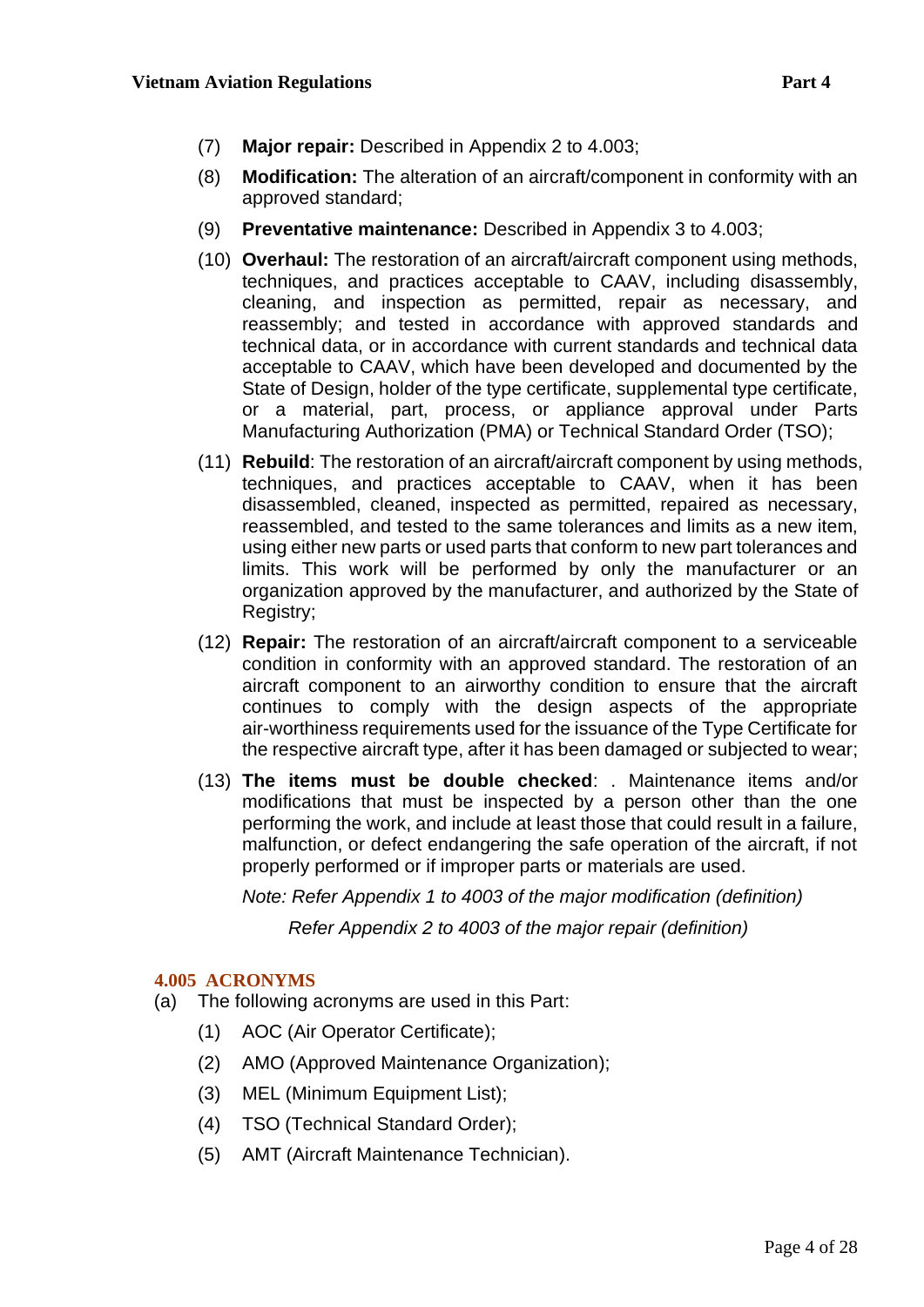# <span id="page-4-1"></span><span id="page-4-0"></span>**SUBPART B: CERTIFICATE OF AIRWORTHINESS**

#### **4.010 APPLICABILITY**

(a) This Subpart prescribes the rules applicable to issue, renewal, transfer and surrender of airworthiness certificates.<sup>1</sup>

#### <span id="page-4-2"></span>**4.013 LEGAL STATUS**

- (a) Any registered owner of a Vietnam registered aircraft, or agent of the owner, may apply for an airworthiness certificate for that aircraft.
- (b) Each applicant for an airworthiness certificate shall apply in a form and manner acceptable to the CAAV.
- (c) CAAV may issue an Export Certificate of Airworthiness for aircraft registered in Vietnam that are being exported to the registry of another Contracting State<sup>2</sup>

## <span id="page-4-3"></span>**4.015 CLASSIFICATION OF AIRWORTHINESS CERTIFICATE**

- (a) Standard Airworthiness Certificates will be issued for aircraft in the specific category and model designated by the State of Design in the type certificate.
- (b) CAAV may issue a Special Airworthiness Certificate in the form of a restricted certificate or special flight permit.
- (c) CAAV may issue an Export Certificate of Airworthiness for aircraft registered in Vietnam that are being exported to the registry of another Contracting State.

# <span id="page-4-4"></span>**4.017 AMENDMENT OF AIRWORTHINESS CERTIFICATE**

- (a) CAAV may amend or modify an Airworthiness Certificate:
	- (1) Upon application from an operator;
	- (2) On its own initiative.
- (b) In cases where the aircraft operator has application to modify the content of airworthiness certificate, within 7 working days from the date of receipt, CAAV reviews, issues Certificate of Airworthiness or notice of refusal in writing, stating the reasons.

#### <span id="page-4-5"></span>**4.020 TRANSFER OR SURRENDER OF AIRWORTHINESS CERTIFICATE**

- (a) An owner shall transfer an Certificate of Airworthiness:
	- (1) To the lessee upon lease of an aircraft within or outside Vietnam;
	- (2) To the buyer upon sale of the aircraft within Vietnam.
- (b) An owner shall surrender the Airworthiness Certificate for the aircraft to the issuing CAAV upon sale of that aircraft outside of Vietnam.

#### <span id="page-4-6"></span>**4.023 EFFECTIVE DATES OF AIRWORTHINESS CERTIFICATE**

- (a) Airworthiness Certificates are effective as follows unless sooner surrendered, suspended or revoked, or a special termination date is otherwise established by CAAV:
	- (1) A special flight permit is valid for the period of time specified in the permit;

<sup>1</sup> This content is revised according to Appendix I to Circular 03/2016/TT-BGTVT dated 31 March 2016

<sup>2</sup> This content is revised according to Appendix I to Circular 03/2016/TT-BGTVT dated 31 March 2016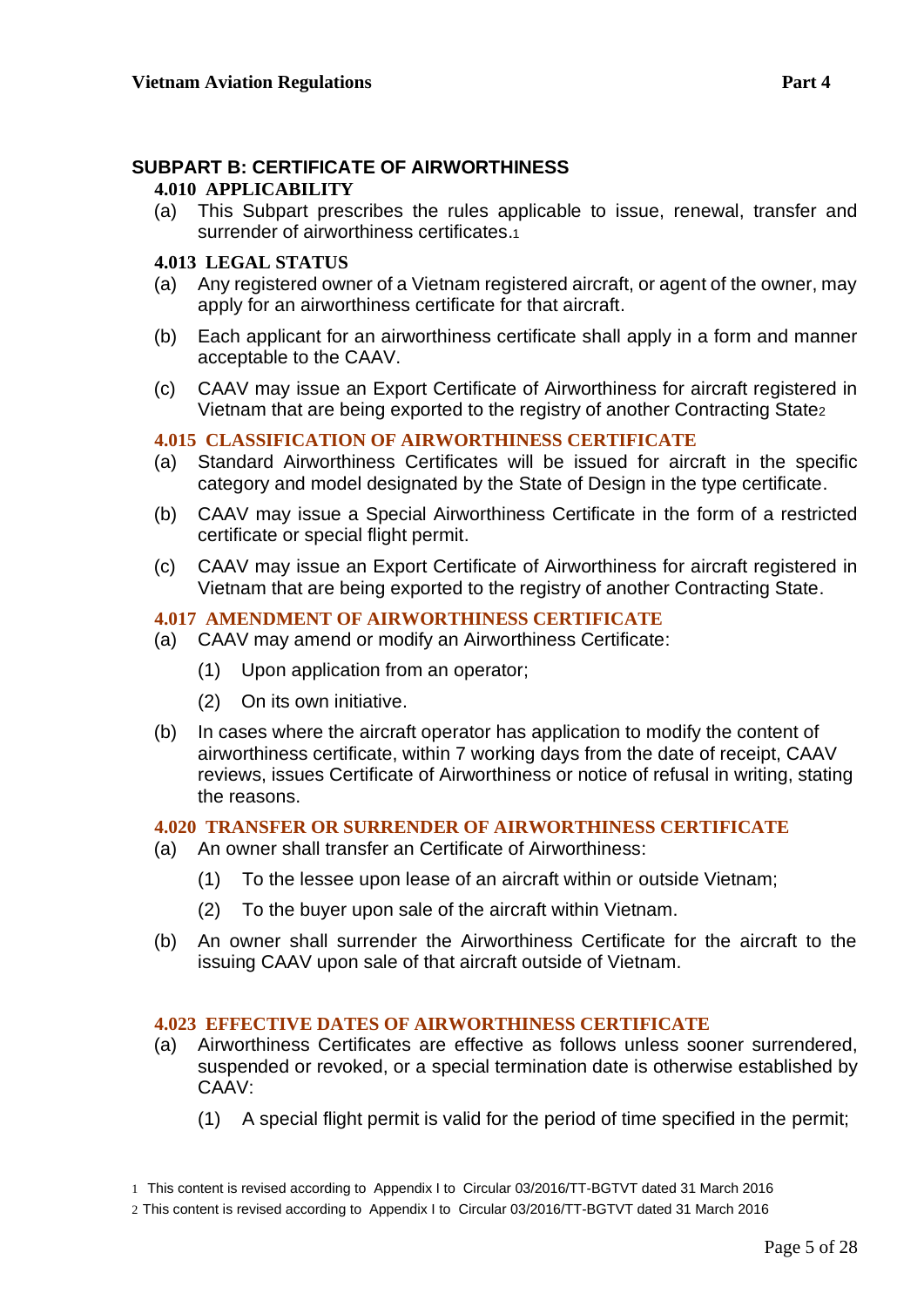- (2) A Certificate of Airworthiness shall be renewed or shall remain valid, provided that the continuing airworthiness of the aircraft shall be determined by a periodical inspection at appropriate intervals required by CAAV having regard to lapse of time and type of service.
- (b) When an aircraft imported for registration in Vietnam has a Certificate of Airworthiness issued by another Contracting State, Vietnam may, as an alternative to issuance of its own Certificate of Airworthiness, establish validity by suitable authorization to be carried with the former Certificate of Airworthiness accepting it as the equivalent of a Certificate of Airworthiness issued by Vietnam. The validity of the authorization shall not extend beyond the period of validity of the Certificate of Airworthiness or one year whichever is less.

#### <span id="page-5-0"></span>**4.025 AIRCRAFT IDENTIFICATION**

(a) Each applicant for an airworthiness certificate shall show that the aircraft is properly registered and marked, including identification plates.

#### <span id="page-5-1"></span>**4.027 ISSUE OF STANDARD AIRWORTHINESS CERTIFICATES**

- (a) CAAV will issue a Standard Airworthiness certificate if:
	- (1) The applicant presents evidence to CAAV that the aircraft conforms to a type design approved under a type certificate or a supplemental type certificate and to the applicable Airworthiness Directives of the State of Manufacture;
	- (2) The aircraft has been inspected in accordance with the performance rules of this Part for inspections found airworthy by persons authorized by CAAV to make such determinations within the last 30 calendar days; and
	- (3) CAAV finds after an inspection that the aircraft conforms to type design and is in condition for safe operation.
- (b) CAAV may validate an airworthiness certificate issued by another Contracting State upon registration of the aircraft in Vietnam for the period specified in that certificate.

#### <span id="page-5-2"></span>**4.030 AIRWORTHINESS DIRECTIVE**

- (a) Upon registration of an aircraft in Vietnam, CAAV will notify the State of Design of the aircraft of the registration in Vietnam, and request that CAAV receives any and all airworthiness directives addressing that aircraft, airframe, aircraft engine, propeller, appliance, or component part.
- (b) Whenever the State of Design considers that a condition in an aircraft, airframe, aircraft engine, propeller, appliance, or component part is unsafe as shown by the issuance of an airworthiness directive by that State, CAAV will make the requirements of such directives apply to Vietnam registered civil aircraft of the type identified in that airworthiness directive.
- (c) CAAV may identify manufacturer's service bulletins and other sources of data, or develop and prescribe inspections, procedures and limitations, for mandatory compliance pertaining to affected aircraft in Vietnam.
- (d) No person may operate any Vietnam registered civil aircraft to which the measures of this subsection apply, except in accordance with the applicable directives.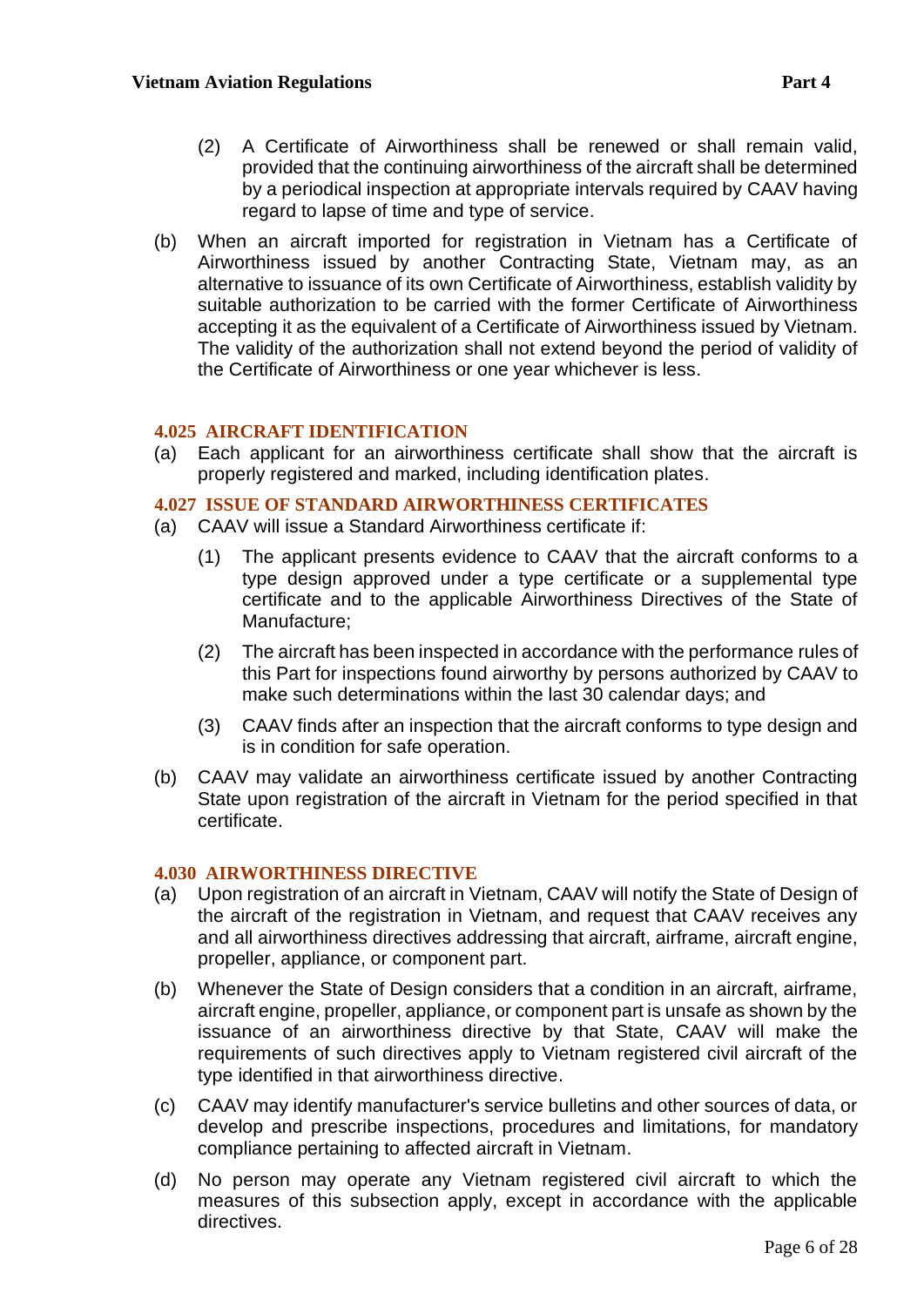#### <span id="page-6-0"></span>**4.033 ISSUE AND EXTENSION OF NOISE CERTIFICATE**

- (a) Civil Authority of Vietnam issues, recognizes, extends the noise certificate validity for Vietnamese nationality aircraft, foreign nationality aircraft which is operated under AOC which issued by Civil Authority of Vietnam if it meets the following requirements: <sup>3</sup>
	- (1) Accordance with the certificate of CAAV-approved or recognized for that type of aircraft;
	- (2) In good condition to ensure safe operations.
- (b) Noise certification is issued, recognized at the same time of issue, recognition, extension of the airworthiness certificate validity. <sup>4</sup>

#### <span id="page-6-1"></span>**4.035 ISSUE OF SPECIAL AIRWORTHINESS CERTIFICATES**

- (a) CAAV may issue a Special Airworthiness Certificate to the aircraft that does not qualify for a Standard Certificate.
- (b) Aircraft holding Special Airworthiness Certificates shall be subject to operating limitations within Vietnam and may not make international flights. CAAV shall issue specific operating limitations for each Special Airworthiness Certificate.
- (c) CAAV may issue Special Flight Permits to an aircraft that is capable of safe flight, but unable to meet applicable airworthiness requirements, for the follow purpose:
	- (1) Flying to a base where maintenance is to be performed, or to a point of storage;
	- (2) Testing after maintenance has been performed;
	- (3) Delivering or exporting the aircraft;
	- (4) Evacuating aircraft from areas of impending danger;
	- (5) Operating at weight in excess of the aircraft's maximum Certified Takeoff Weight for flight beyond normal range over water or land areas where adequate landing facilities or appropriate fuel is not available. The excess weight is limited to additional fuel, fuel-carrying facilities, and navigation equipment necessary for the flight.
- (d) The CAAV may issue a special flight permit with continuing authorization issued to an aircraft that may not meet applicable airworthiness requirements but are capable of safe flight, for the purpose of flying aircraft to a base where maintenance or modifications are to be performed. The permit issued under this paragraph is an authorization, including conditions and limitations for flight, which is set forth in the AOC Holder's specific operating provisions. This permit under this paragraph may be issued to an AOC Holder certificated under Part 12. The operator shall obtain all required over flight authorizations from countries to be over flown on flights outside Vietnam.

<sup>3</sup> This content is revised according to Appendix I to Circular 03/2016/TT-BGTVT dated 31 March 2016

<sup>4</sup> This content is revised according to Appendix I to Circular 03/2016/TT-BGTVT dated 31 March 2016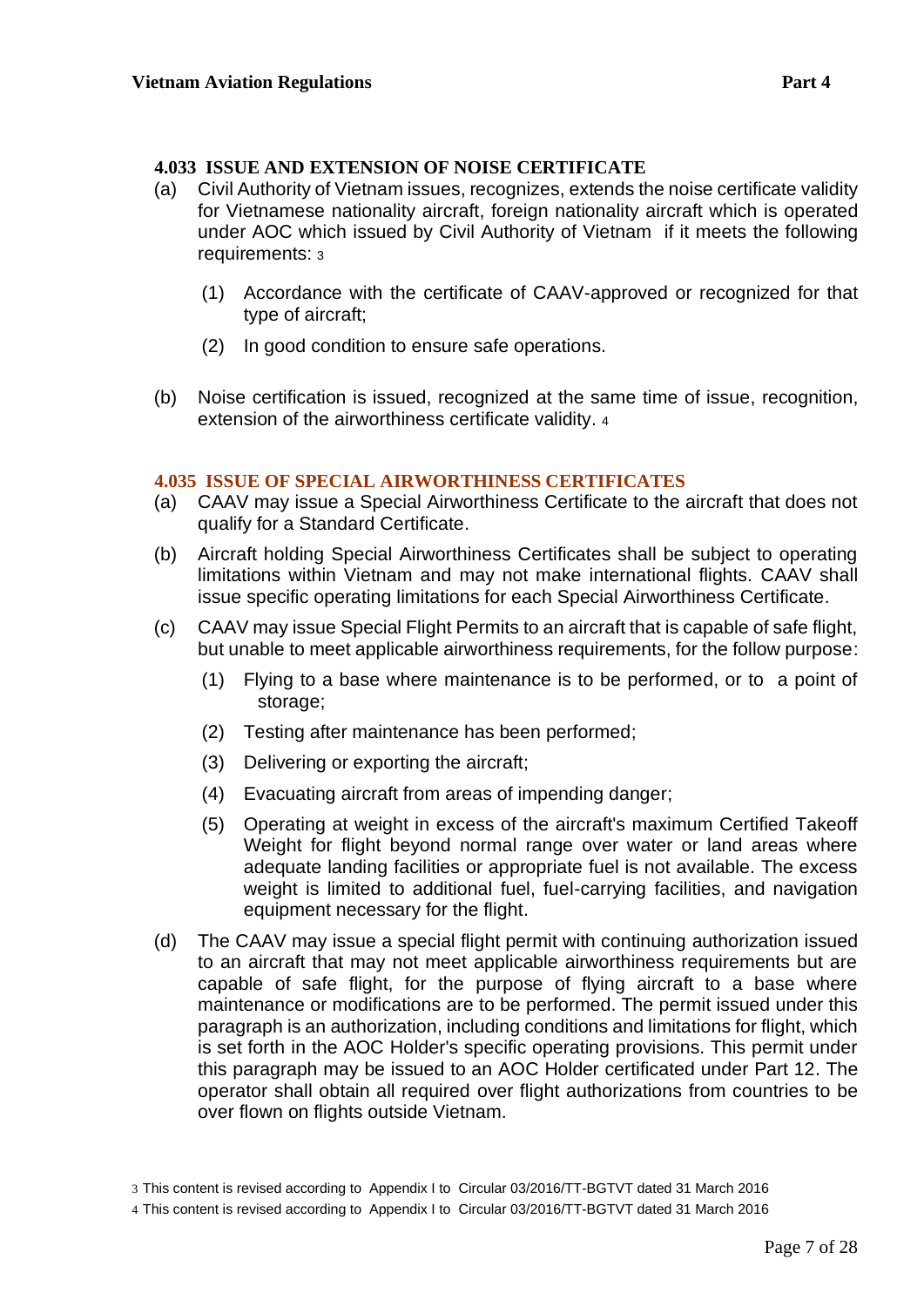# <span id="page-7-0"></span>**<sup>5</sup>4.037 AIRCRAFT FLIGHT MANUAL**

- (a) The owner or the operator shall provide to the CAAV an aircraft flight manual specific to the aircraft when applying for a certificate of airworthiness.
- (b) The CAAV shall determine the validity and conformance of the aircraft flight manual with regard to the specific aircraft prior to issue, recognize, extend of the certificate of airworthiness.
- (c) The aircraft flight manual shall be updated by implementing changes made mandatory by the State of Registry.

## <span id="page-7-2"></span><span id="page-7-1"></span>**SUBPART C: CONTINUING AIRWORTHINESS OF AIRCRAFT AND COMPONENT 4.040 APPLICABILITY**

- (a) This Subpart states provisions for continuing the airworthiness standards:
	- (1) Aircraft registered in Vietnam, whether operating inside or outside the borders of Vietnam;
	- (2) Aircraft will be registered foreign nationality if CAAV is transferred some functions of the aviation authorities of the country of aircraft registration which related to continuing standards of airworthiness for the aircraft in accordance with Article 83bis of the Convention.

# <span id="page-7-3"></span>**4.043 RESPONSIBILITIES**

- (a) The owner of an aircraft or, in the case of a leased aircraft, the lessee, shall be responsible for maintaining the aircraft in an airworthy condition by ensuring that:
	- (1) All maintenance which effects airworthiness is performed as prescribed by the CAAV;
	- (2) Maintenance personnel make appropriate entries in the aircraft maintenance records certifying that the aircraft is airworthy;
	- (3) The approval for return to service (maintenance release) is completed by a person qualified in accordance with 4.077 to the effect that the maintenance work performed has been completed satisfactorily and in accordance with the prescribed methods; and
	- (4) In the event there are open discrepancies, the maintenance release includes a list of the uncorrected maintenance items and these items are made a part of the aircraft permanent record.

## <span id="page-7-4"></span>**4.045 GENERAL**

- (a) No person may perform aircraft maintenance that does not comply with the requirements of this Part.
- (b) No person may operate an aircraft for which a manufacturer's maintenance manual or instructions for continued airworthiness has been issued that contains an airworthiness limitation section unless the mandatory replacement times, inspection intervals, and related procedures specified in that section or alternative inspection intervals and related procedures set forth in the specific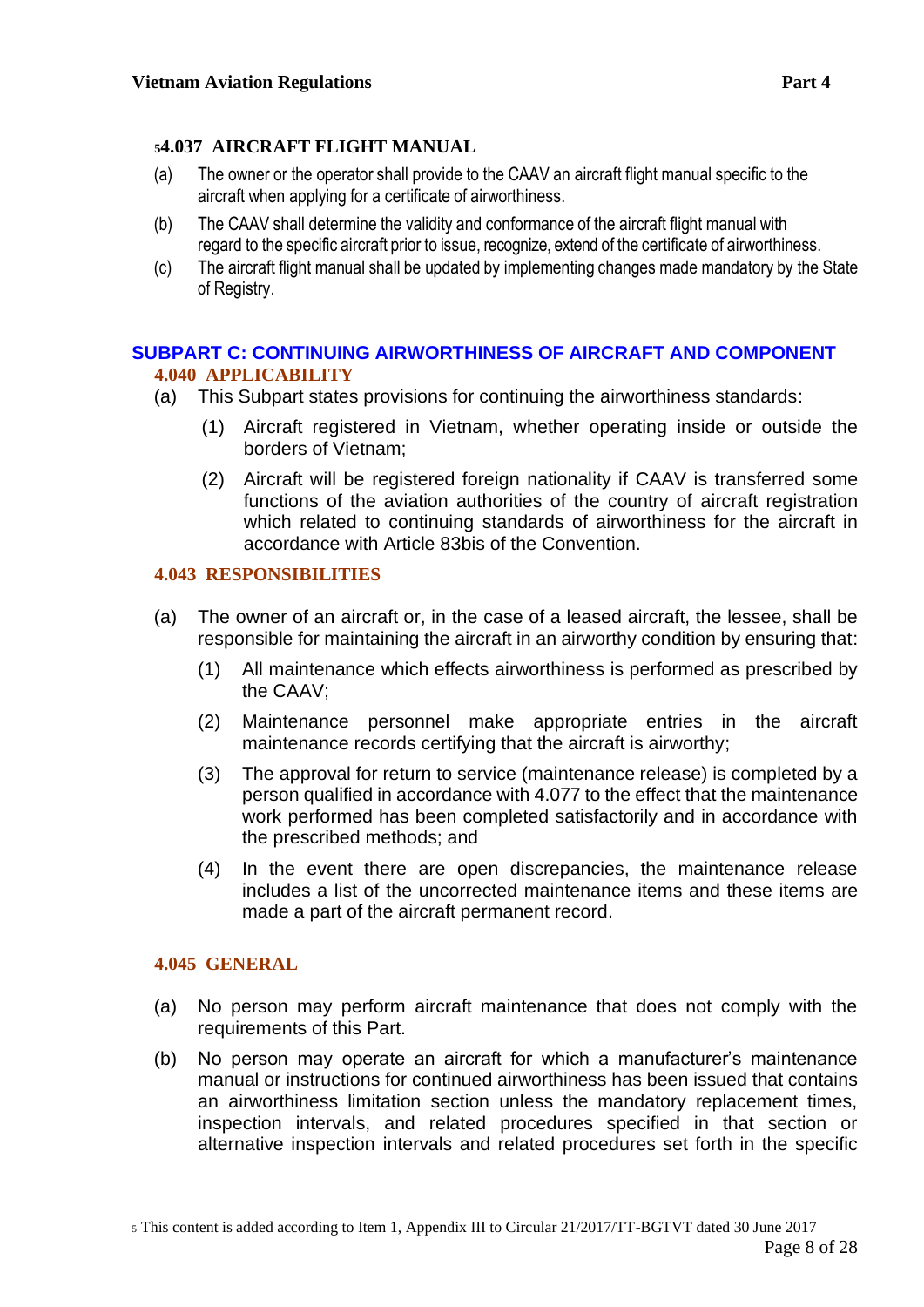operating provisions approved under Part 12, or in accordance with the inspection program approved under this Part has been complied with.

- (c) No person may operate an aircraft/aircraft component to which an Airworthiness Directive applies, issued either by the State of Design, or State of Manufacture and adopted for Vietnam-registered aircraft by the CAAV, or by the State of Registry for aircraft operated within Vietnam, except in accordance with the requirements of that Airworthiness Directive.
- (d) When the CAAV determines that an airframe or aircraft component has exhibited an unsafe condition and that condition is likely to exist or to develop in other products of the same type design, the CAAV may issue an Airworthiness Directive prescribing inspections and the conditions and limitations, if any, under which those products may continue to be operated.

# <span id="page-8-0"></span>**4.047 REPORT OF TECHNICAL INCIDENTS**

- (a) The owner or operator of the aircraft which has over 5700 kg or helicopter over 3180 kg maximum take-off weight shall report to CAAV any technical problems which specified in Part 19.
- (b) For aircraft registered Vietnamese nationality, based on specific incidents, CAAV perform the obligation to report problems in accordance with the law and international standards (ICAO); may request the owners or operators of aircraft to report to the design countries.
- (c) For aircraft registered foreign nationality, CAAV transfers the incident report to the registry countries when getting them.

# <span id="page-8-1"></span>**SUBPART D: REQUIREMENTS FOR AIRCRAFT MAINTENANCE**

## <span id="page-8-2"></span>**4.050 APPLICABILITY**

- (a) This Subpart prescribes the rules governing the maintenance and inspection of Vietnam registered civil aircraft operating within or outside Vietnam.
- (b) Unless otherwise approved by the CAAV, this Subpart prescribes the minimum requirements that apply to aircraft operated by the holder of an AOC issued by Vietnam.
- (c) Subsections 4.057 and 4.060 do not apply to aircraft subject to an approved continuous maintenance program approved by the CAAV for an AOC holder in Part 12.

## <span id="page-8-3"></span>**4.053 REPAIR ASSESSMENT FOR PRESURIZED FUSELAGES**

(a) No person may operate an aeroplane with a gross takeoff weight of 5700 Kg beyond the flight cycles prescribed by CAAV for such aircraft unless repair assessment guidelines applicable to the fuselage pressure boundary (fuselage skin, door skin and bulkhead webs) that have been approved by the competent Authority of the State of Design or Manufacture having cognizance over the type certificate for the affected aeroplane are incorporated within its inspection program.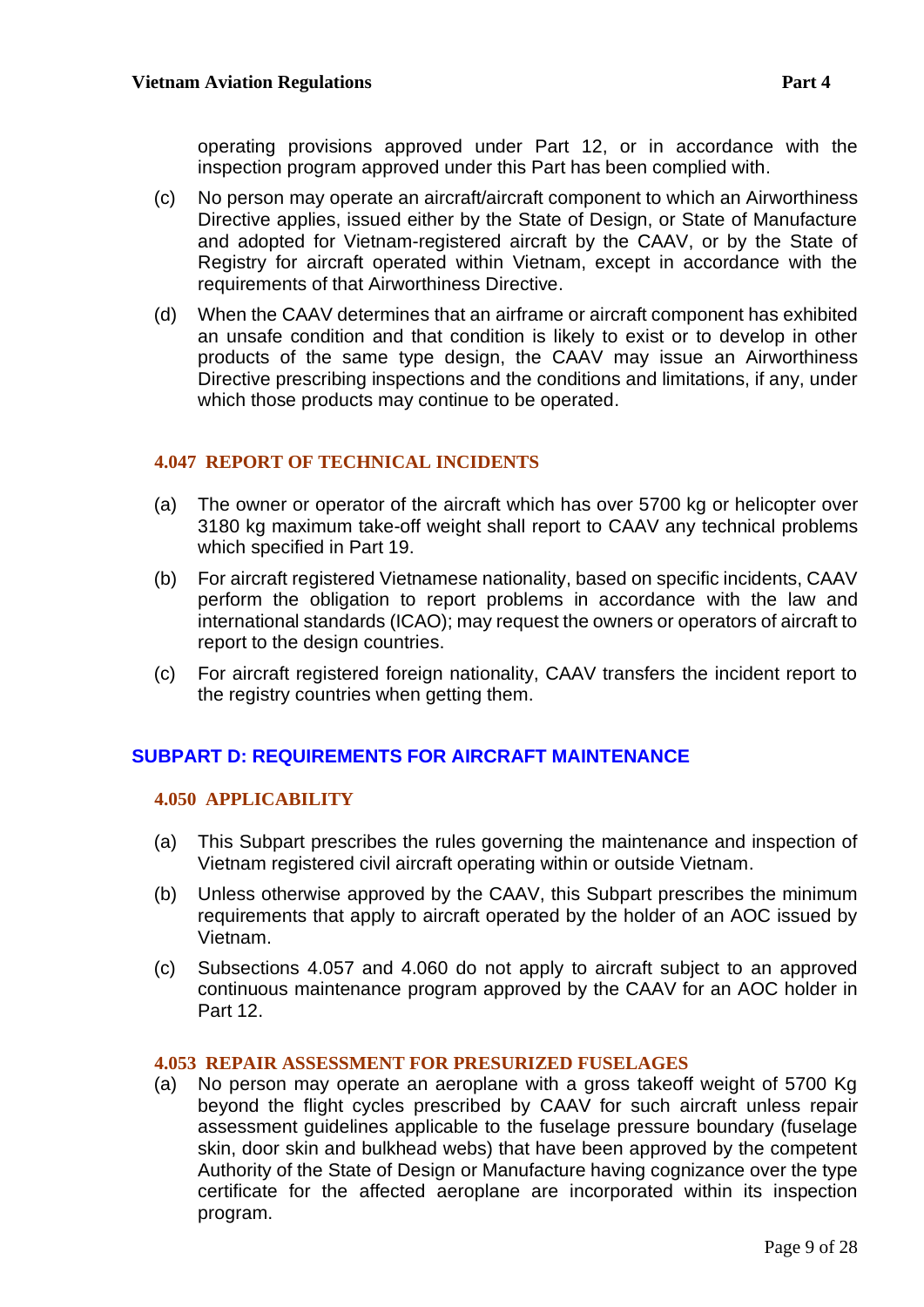#### <span id="page-9-0"></span>**4.055 MAINTENANCE REQUIRED**

- (a) The owners and operators must ensure:
	- (1) The aircraft inspected as prescribed in this Part and discrepancies repaired as prescribed in the Performance Rules of this Part;
	- (2) Repair, replace, remove, or inspect any inoperative instruments or items of equipment prior to the next flight, except when the provisions of an approved Minimum Equipment List (MEL) allow for operations with such items inoperative;
	- (3) Identifying placard(s) have been installed on the aircraft when listed discrepancies include inoperative instruments or equipment; and
	- (4) Maintenance personnel make appropriate entries in the aircraft maintenance records indicating the aircraft has been certified for return to service.

## <span id="page-9-1"></span>**4.057 INSPECTIONS**

- (a) Except as provided in paragraph (c), no person may operate an aircraft unless, within the preceding 12 calendar months, the aircraft has had:
	- (1) An annual inspection in accordance with this Part and has been certified for maintenance release by a person authorized under this Part; or
	- (2) An inspection for the issuance or renewal of an airworthiness certificate in accordance with this Part.

*Note 1: The test as specified in paragraph (b) of this Article shall not be replaced for inspection as requirement of this subsection, unless it is carried out by personnel who authorized to perform the annual inspection and documented annual inspection as required.*

*Note 2: The annual inspection can be applied to aircraft with less than 5700 kg allowed maximum take-off weight which is not operated.*

*Note 3: (Removed)<sup>6</sup>*

- (b) Except as provided in paragraph (c), no person may operate an aircraft carrying any person (other than a crew member) for hire, and no person may give flight instruction for hire in an aircraft which that person provides, unless within the preceding 100 hours of time in service:
	- (1) The aircraft has received an annual or 100-hour inspection and been certified for maintenance release in accordance with this Part; or
	- (2) The aircraft has not received an inspection for the issuance of an airworthiness certificate in accordance with this Part.

*Note: The 100-hour limitation may be exceeded by not more than 10 hours while en route to reach a place where the inspection can be done. The excess time used to reach a place where the inspection can be done must be included in computing the next 100 hours of time in service.*

(c) Paragraphs (a) and (b) of this section do not apply to: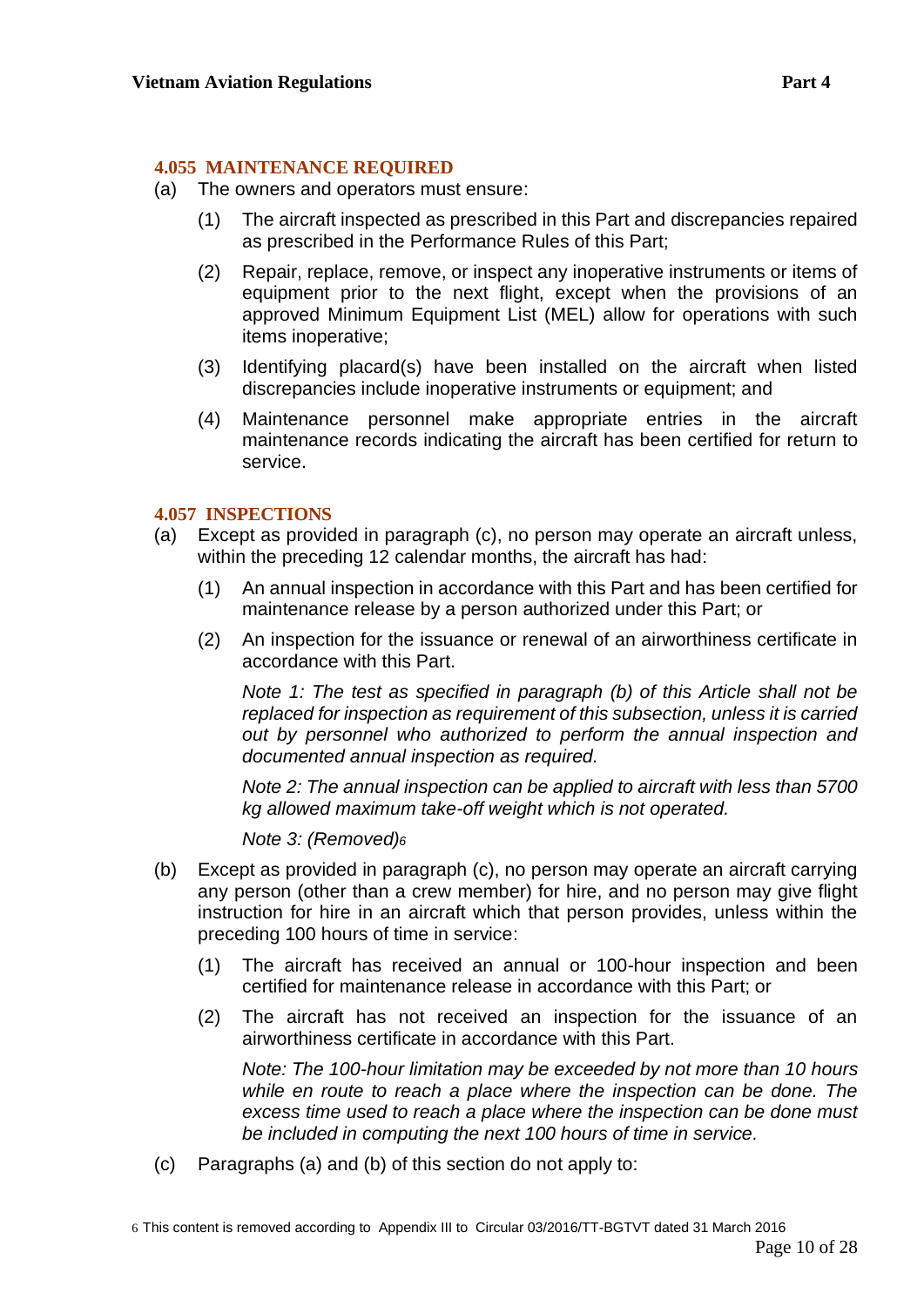- (1) An aircraft that carries a special flight permit, a current experimental certificate, or a provisional airworthiness certificate;
- (2) An aircraft subject to the requirements of subsection 4.060 of this section;
- (3) Turbine-powered rotorcraft when the operator elects to inspect that rotorcraft in accordance with4.060 of this section.
- (d) Inspections: The altimeter, altimeter system, transponder and VOR inspections required by Part 10 should accomplished as prescribed by CAAV.

## <span id="page-10-0"></span>**4.060 PROGRESSIVE INSPECTIONS**

- (a) Each registered owner or operator of an aircraft desiring to use a progressive inspection program shall submit a written request to CAAV, and shall provide:
	- (1) A licensed AMT holding an inspection authorization in accordance with Part 7, an AMO appropriately rated in accordance with Part 5, or the manufacturer of the aircraft to supervise or conduct the progressive inspection;
	- (2) A current inspection procedures manual available and readily understandable to pilot and maintenance personnel containing, in detail:
		- (i) An explanation of the progressive inspection, including the continuity of inspection responsibility, the making of reports, and the keeping of records and technical reference responsibility, the making of reports, and the keeping of records and technical reference;
		- (ii) An inspection schedule, specifying the intervals in hours or days when routine and detailed inspections will be performed and including instructions for exceeding an inspection interval by not more than 10 hours while en-route and for changing an inspection interval because of service experience;
		- (iii) Sample routine and detailed inspection forms and instructions for their use; and
		- (iv) Sample reports and records and instructions for their use;
	- (3) Enough housing and equipment for necessary disassembly and proper inspection of the aircraft; and
	- (4) Enough current technical information on the types of aircraft.

*Note 1: The frequency and detail of the progressive inspection shall provide for the complete inspection of the aircraft within each 12 calendar months and be consistent with the current manufacturer's recommendations, field service experience, and the kind of operation in which the aircraft is engaged.*

*Note 2: The progressive inspection schedule shall ensure that the aircraft, at all times, will be airworthy and will conform to all applicable aircraft specifications, type certificate data sheets, airworthiness directives, and other approved data acceptable to CAAV. If the progressive inspection is discontinued, the owner or operator shall immediately notify CAAV, in writing, of the discontinuance.*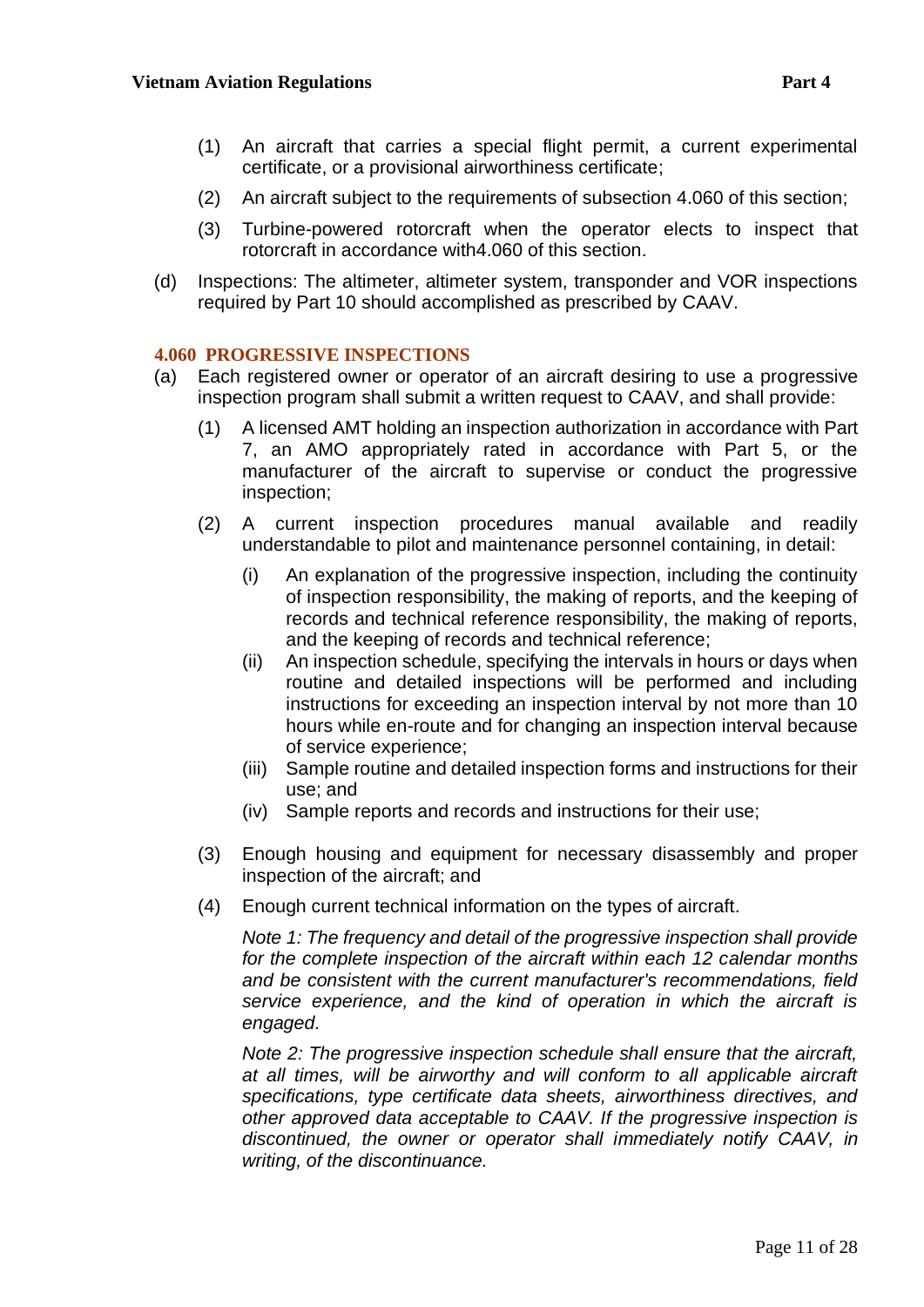*Note 3: After the discontinuance, the first annual inspection under Part 10 is due within 12 calendar months after the last complete inspection of the aircraft under the progressive inspection.*

*Note 4: The 100-hour inspection under this Subpart is due within 100 hours after that complete inspection.*

*Note 5: A complete inspection of the aircraft, for the purpose of determining when the annual and 100 hour inspections are due, requires a detailed inspection of the aircraft and all its components in accordance with the progressive inspection.*

*Note 6: A routine inspection of the aircraft and a detailed inspection of several components are not considered to be a complete inspection.*

## <span id="page-11-0"></span>**4.063 INSPECTION PROGRAMS FOR LARGE AND TURBINE AIRCRAFT**

- (a) Except for operator operating under an AOC, the registered owner or operator of each large aeroplane, turbojet multi-engine aeroplane, turbo propeller-powered multi-engine aeroplane, and turbine-powered rotorcraft shall select, identify in the aircraft maintenance records, and use one of the following program for the inspection of the aircraft:<sup>7</sup>
	- (1) A current inspection program recommended by the manufacturer;
	- (2) A inspection program that is part of a continuous maintenance program for that make and model of aircraft currently approved by CAAV for use by an AOC holder;
	- (3) Any other inspection program established by the registered owner or operator of that aircraft and approved by CAAV.
- (b) Each owner/operator shall include in the selected program the name and address of the person responsible for the scheduling of the inspections required by the program and provide a copy of the program to the person performing inspection on the aircraft.
- (c) No aircraft shall be certified for maintenance release unless the replacement times for life-limited parts specified in the aircraft specification-type data sheets are complied with and the aircraft, including airframe, engines, propellers, rotors, appliances, and survival and emergency equipment, is inspected in accordance with an inspection program selected.
- (d) Each person wishing to establish or change an approved inspection program shall submit the program for approval by CAAV and shall include in writing:
	- (1) Instructions and procedures for the conduct of inspection for the particular make and model aircraft, including necessary tests and checks. The instructions shall set forth in detail the parts and areas of the aircraft components, including survival and emergency equipment required to be inspected;

<sup>7</sup> This content is revised according to Appendix I to Circular 03/2016/TT-BGTVT dated 31 March 2016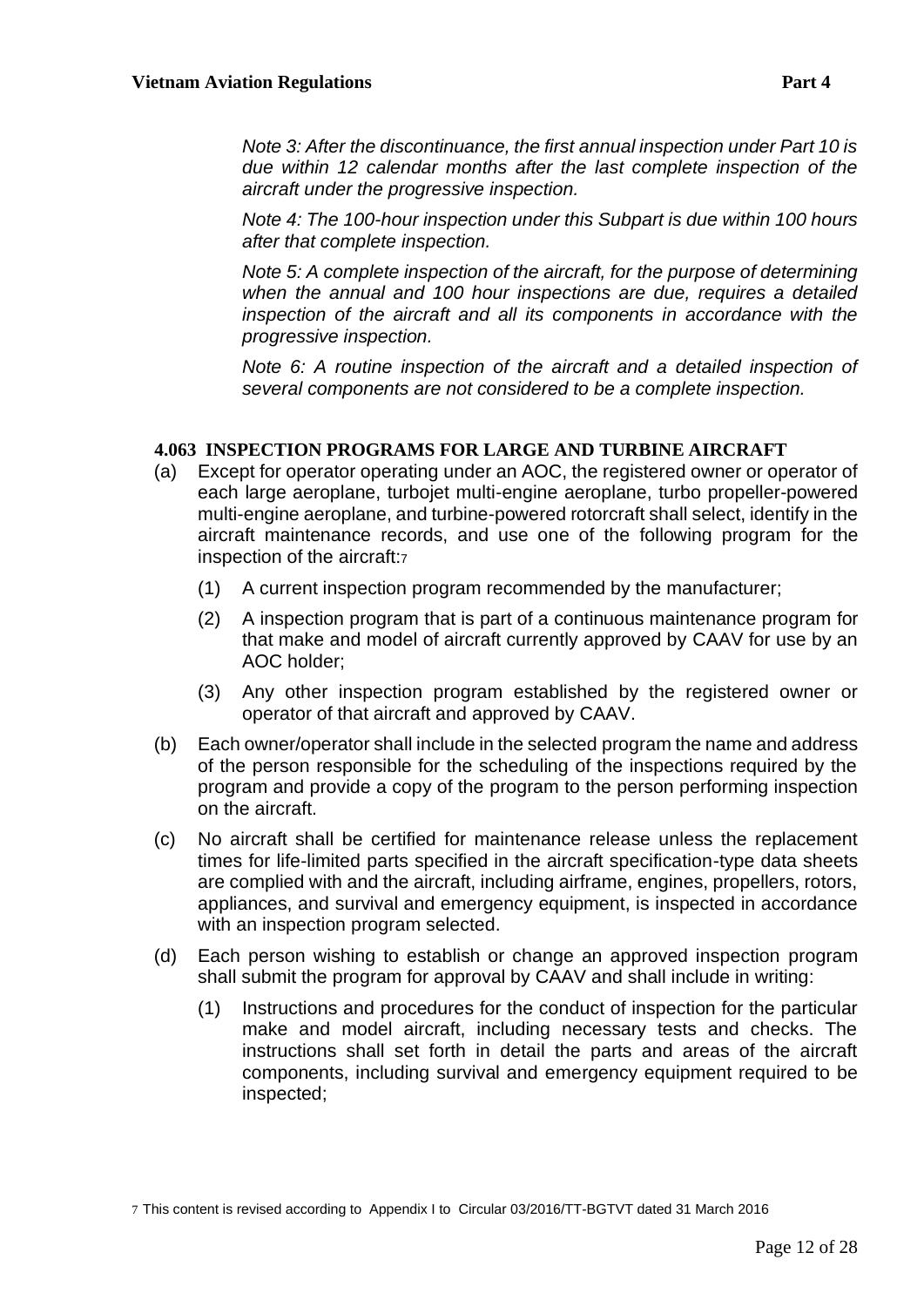- (2) A schedule for the inspections that shall be performed expressed in terms of time in service, calendar time, number of system cycles or any combination of these.
- (e) When an operator changes from one inspection program to another, the operator shall apply the time in service, calendar times, or cycles of operation accumulated under the previous program, in determining time the inspection is due under the new program.

#### <span id="page-12-0"></span>**4.065 AMENDMENT OF AIRCRAFT MAINTENANCE PROGRAM**

- (a) Whenever CAAV finds that revisions to an approved inspection program are necessary for the continued adequacy of the program, the owner or operator shall, after notification by CAAV, make any changes in the program found to be necessary.
- (b) <sup>8</sup>CAAV shall consider an approval for the aircraft maintenance program withing 30 calendar days after receiving the petition from the owner or operator.
- (c) Except in the case of an emergency requiring immediate action in the interest of safety, CAAV shall consider the recommendations of the owner or operator for a period of 7 working days from the date of receipt of the petition and inform recommenders.<sup>9</sup>

#### <span id="page-12-1"></span>**4.067 OWNER OR LESSEE'S RESPONSIBILITIES10**

- (a) The owner of an Vietnam-registered aircraft, or in the case where it is leased, the lessee, shall ensure that, in accordance with procedures acceptable to the CAAV, the:
	- (1) Aircraft is maintained in an airworthy condition;
	- (2) Operational and emergency equipment necessary for an intended flight is serviceable; and
	- (3) Certificate of airworthiness of the aircraft remains valid.
- (b) The owner or the lessee shall not operate the Vietnam-registered aircraft unless it is maintained and released to service by a maintenance organization approved by the CAAV or under an equivalent system of maintenance approved by the CAAV in accordance with Part 5 of these regulations.

The owner or the lessee shall ensure that the maintenance of the aeroplane is performed in accordance with a maintenance programme acceptable to the State of Registry.

# <span id="page-12-2"></span>**SUBPART E: PERFORMANCE STANDARDS**

## <span id="page-12-3"></span>**4.070 APLICABILITY**

8 This content is revised according to Appendix III to Circular 03/2016/TT-BGTVT dated 31 March 2016

9 This content is revised according to Appendix I to Circular 03/2016/TT-BGTVT dated 31 March 2016

10 This content is revised according to Appendix I to Circular 03/2016/TT-BGTVT dated 31 March 2016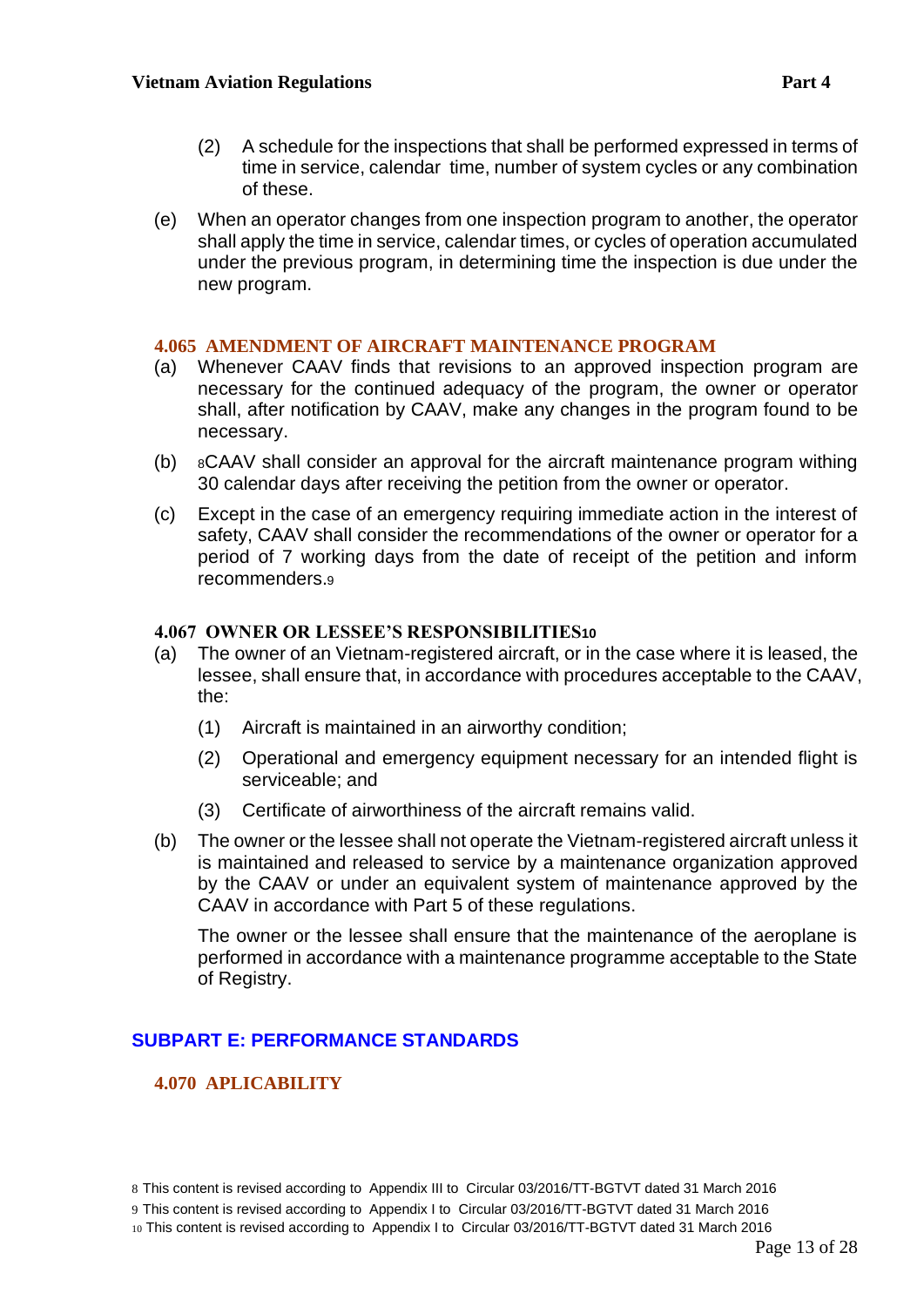(a) This Subpart prescribes performance standards governing the maintenance and inspection of any aircraft having an Airworthiness Certificate issued by Vietnam or associated aircraft components.

## <span id="page-13-0"></span>**4.073 (BLANK)**

#### <span id="page-13-1"></span>**4.075 PERSONS AUTHORIZED TO PERFORM MAINTENANCE <sup>11</sup>**

- (a) The following persons are authorized to perform any task defined as maintenance on an aircraft or aircraft components:
	- (1) Aviation maintenance technician, aviation repair specialist authorized by an Approved Maintenance Organisation within the approved functions;
	- (2) Aviation maintenance technician, aviation repair specialist authorized by an AOC holder having a maintenance system to maintanin an aircraft or aircraft components in accordance with Part 5 of these regulations;
- (b) A manufacturer holding an AMO may:
	- 1) Rebuild or alter any aircraft component manufactured by that manufacturer under a type or production certificate;
	- 2) Rebuild or alter any aircraft component manufactured by that manufacturer under a TSO Authorisation, a Parts Manufacturer Approval by the State of Design, or Product and Process Specification issued by the State of Design; and
	- 3) Perform any inspection required by this Part on aircraft it manufacturers, while currently operating under a production certificate or under a currently approved production inspection system for such aircraft.

## <span id="page-13-2"></span>**4.077 AUTHORIZED PERSONNEL TO CERTIFY FOR MAINTENANCE RELEASE**

- (a) <sup>12</sup>The following persons are authorized to approve an aircraft, airframe, aircraft engine, propeller, appliance, or component part for maintenance release after it has undergone maintenance, preventive maintenance, rebuilding, or modification:
	- (1) Aviation maintenance technician, aviation repair specialist authorized by an Approved Maintenance Organisation within the approved functions;<sup>13</sup>
	- (2) Aviation maintenance technician, aviation repair specialist authorized by an AOC holder having an equivalent approved maintenance system to maintanin an aircraft or aircraft components in accordance with Part 5 of these regulations within the approved functions; <sup>14</sup>
	- (3) An AMO may approve aircraft and aircraft components for maintenance release as provided in the specifications approved by the CAAV.
	- (4) An AOC holder may approve aircraft and aircraft components for maintenance release as specified by the CAAV
- (b) Where necessary, CAAV may require examining the performance of maintenance, preventive maintenance, rebuilding or improvement in order to

<sup>11</sup> This content is revised according to Appendix III to Circular 03/2016/TT-BGTVT dated 31 March 2016

<sup>12</sup> This content is revised according to Appendix III to Circular 03/2016/TT-BGTVT dated 31 March 2016

<sup>13</sup> This content is revised according to Appendix III to Circular 03/2016/TT-BGTVT dated 31 March 2016

<sup>14</sup> This content is revised according to Appendix I to Circular 03/2016/TT-BGTVT dated 31 March 2016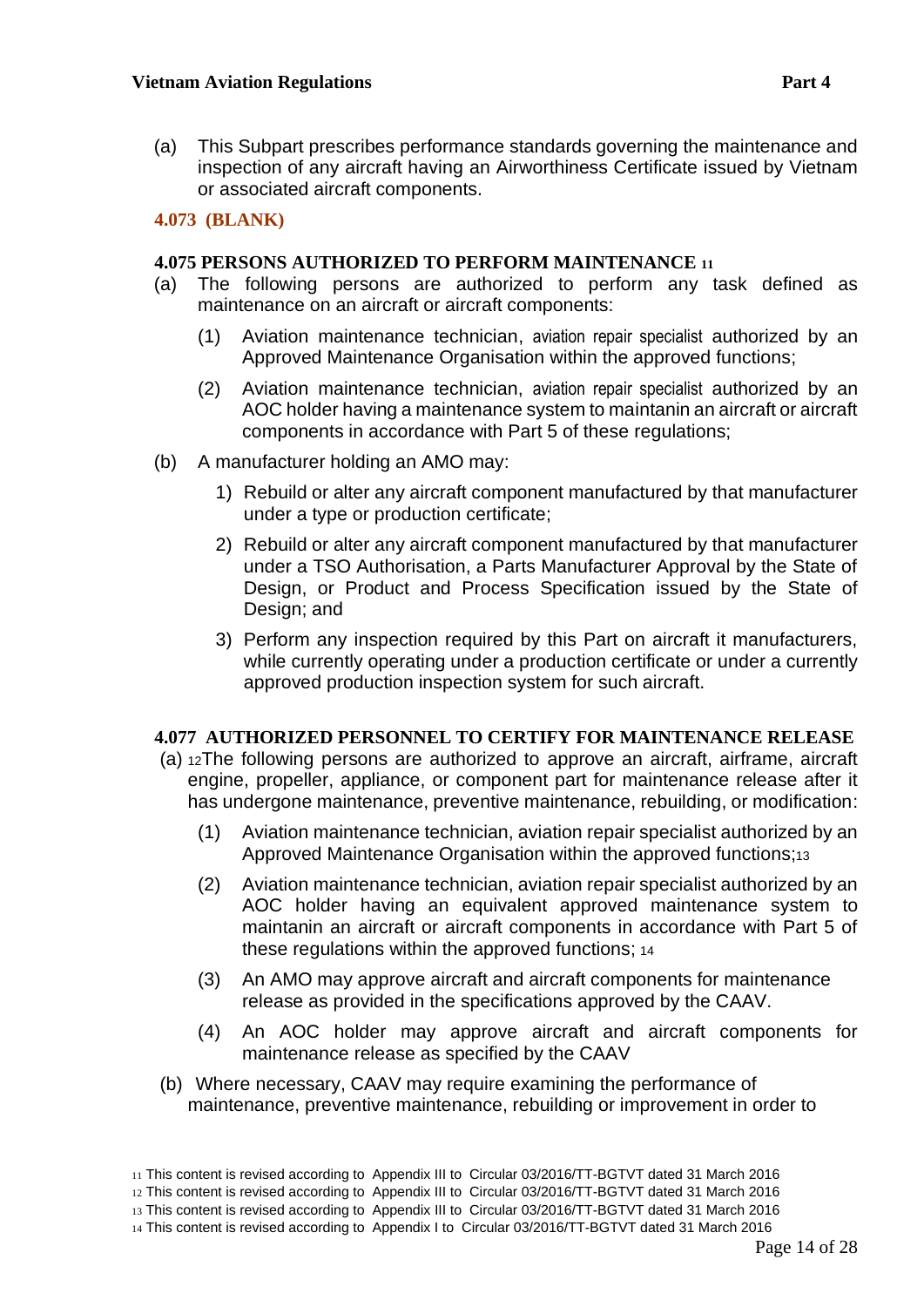certify allowing operation which defined in paragraph (a) above and approve in writing.

## <span id="page-14-0"></span>**4.080 PERSONS AUTHORISED TO PERFORM INSPECTIONS15**

CAAV safety inspector and following persons are authoirsed to perform inspections for aircraft and aircraft components prior to or after it has undergone maintenance:

- a) Aviation maintenance technician, aviation repair specialist authorized by an Approved Maintenance Organisation within the approved functions;
- b) Aviation maintenance technician, aviation repair specialist authorized by an AOC holder having an equivalent approved maintenance system to maintanin an aircraft or aircraft components in accordance with Part 5 of these regulations within the approved functions.

# <span id="page-14-1"></span>**4.083 PERFORMANCE RULES: MAINTENANCE**

- (a) Each person performing maintenance, preventive maintenance, or modification on an aircraft component shall use the methods, techniques, and practices prescribed in:
	- (1) The current manufacturer's maintenance manual or instructions for Continued Airworthiness prepared by its manufacturer; and
	- (2) Additional methods, techniques and practices required by CAAV; or methods, techniques and practices designated by CAAV where the manufacturer's documents were not available.
- (b) Each person shall use the tools, equipment, and test apparatus necessary to assure completion of the work in accordance with accepted industry practices. If the manufacturer recommends special equipment or test apparatus, the person performing maintenance shall use that equipment or apparatus or its equivalent acceptable to CAAV.
- (c) Each person shall use the tools, equipment, and test apparatus necessary to assure completion of the work in accordance with accepted industry practices. If the manufacturer recommends special equipment or test apparatus, the person performing maintenance shall use that equipment or apparatus or its equivalent acceptable to CAAV.
- (d) The methods, techniques, and practices contained in an AOC holder's maintenance control manual and continuous maintenance program, will constitute an acceptable means of compliance with the requirements of this subsection.
- (e) Each person performing a major modification or repair defined in this Part will use technical data approved by CAAV:
	- (1) The approved data used must be referenced on the form or log entry used to certify the modification or repair for maintenance release;
	- (2) Acceptable "Approved Data" is data specifically approved by the following for the modification or repair: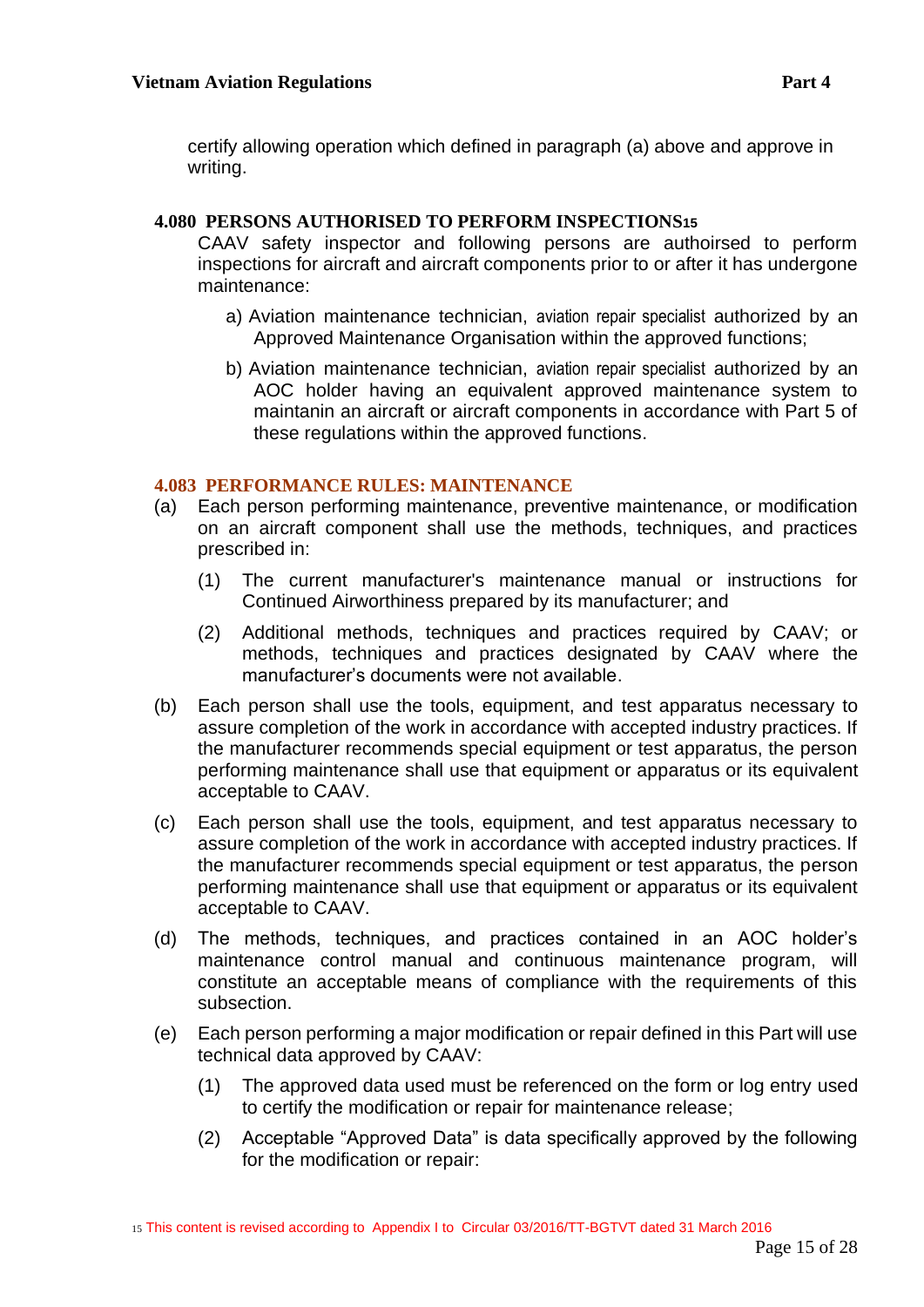- (i) CAAV;
- (ii) The State of Manufacture;
- (iii) A Designee authorized by the State of Manufacture for that type modification or repair;
- (iv) The State of Design or A Designee authorized by the State of Design for that type modification or repair.

#### <span id="page-15-0"></span>**4.085 PERFORMANCE RULES: INSPECTIONS (GENERAL)**

- (a) Each person performing an inspection required by CAAV shall:
	- (1) Perform the inspection so as to determine whether the aircraft, or portion(s) thereof under inspection, meets all applicable airworthiness requirements; and
	- (2) If there is an inspection program required or accepted for the specific aircraft being inspected, perform the inspection in accordance with the instructions and procedures set forth in the inspection program.

#### <span id="page-15-1"></span>**4.090 PERFORMANCE RULES: INSPECTIONS (GENERAL)**

- (a) Each person performing an inspection required on a rotorcraft shall inspect the following systems in accordance with the maintenance manual or Instructions for Continued Airworthiness of the manufacturer concerned:
	- (1) The drive shafts or similar systems;
	- (2) The main rotor transmission gear box for obvious defects;
	- (3) The main rotor and centre section (or the equivalent area); and
	- (4) The auxiliary rotor on helicopters.

## <span id="page-15-2"></span>**4.093 PERFORMANCE RULES: ANNUAL AND 100 HOUR INSPECTIONS**

- (a) Each person performing an annual or 100-hour inspection shall use a checklist while performing the inspection:
	- (1) The checklist may be of the person's own design, one provided by the manufacturer of the equipment being inspected, or one obtained from another source;
	- (2) This checklist shall include the scope and detail of the items prescribed by CAAV.

*Note: Appendix 1 to 4.093 lists the components to be included in an annual or 100-hour inspection.*

- (b) Each person approving a reciprocating-engine-powered aircraft for maintenance release after an annual or 100-hour inspection shall, before that approval, run the aircraft engine or engines to determine satisfactory performance in accordance with the current manufacturer's recommendations of:
	- (1) Power output (static and idle rpm);
	- (2) Magnetos;
	- (3) Fuel and oil pressure; and
	- (4) Cylinder and oil temperature.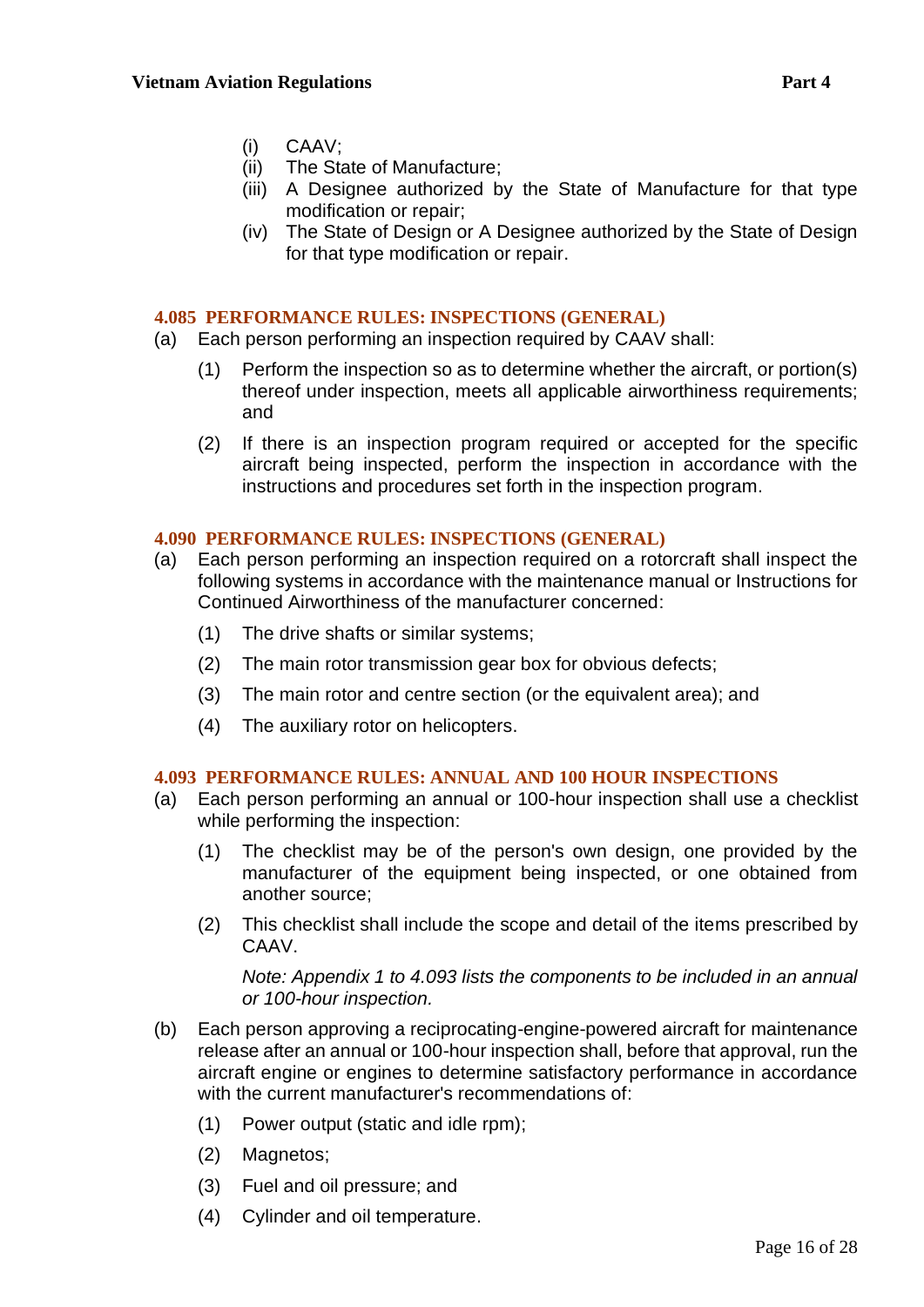(c) Each person approving a turbine-engine-powered aircraft for maintenance release after an annual or 100- hour inspection shall, before that approval, run the aircraft engine or engines to determine satisfactory performance in accordance with the current manufacturer's recommendations.

#### <span id="page-16-0"></span>**4.095 PERFORMANCE RULES: AIRWORTHINESS LIMITATIONS**

(a) Each person performing an inspection or other maintenance specified in the airworthiness limitations section of a current manufacturer's maintenance manual, or Instructions for Continued Airworthiness, shall perform the inspection or other maintenance in accordance with that section, or in accordance with specifications approved by CAAV.

# <span id="page-16-1"></span>**SUBPART F: MAINTENANCE RECORDS AND CONTENTS**

#### <span id="page-16-2"></span>**4.100 MAINTENANCE RECORDS OF OWNER16**

- (a) The owner of an aircraft, or in the case where it is leased, the lessee, shall keep a maintenance record of the entire aircraft to include:
	- (1) Total time in service (hours, calendar time and cycles, as appropriate) of the aircraft and all life limited parts;
	- (2) The current status of compliance with all applicable mandatory continuing airworthiness information, including a chronological list of compliance with Airworthiness Directives and methods of compliance;
	- (3) Appropriate details of modifications and repairs, including when work was performed and the addition or removal of equipment;
	- (4) The time in service (hours, calendar time and cycles, as appropriate) since the last overhaul of the aircraft or its components subject to a mandatory overhaul life, to include:
		- (i) Total time in service;
		- (ii) Date of the last overhaul;
		- (iii) Time in service since the last overhaul; and
		- (iv) Date of the last inspection.
	- (5) The current status of the aircraft's compliance with the maintenance programme, to include the current inspection status of aircraft;
	- (6) The detailed maintenance records to show that all requirements for the signing of a maintenance release have been met.

## <span id="page-16-3"></span>**4.103 RETENTION OF OWNER MAINTENANCE RECORDS**

- (a) Each registered owner, operator or lessee, of an aircraft shall retain the following records until the work is repeated or superseded by other work of equivalent scope and detail, or for one year after the work is performed:
	- (1) Records of the maintenance, preventive maintenance, minor modifications, and records of the 100-hour, annual, and other required or approved inspections, as appropriate, for each aircraft (including the airframe) and each engine, propeller, rotor, and appliance of an aircraft to include: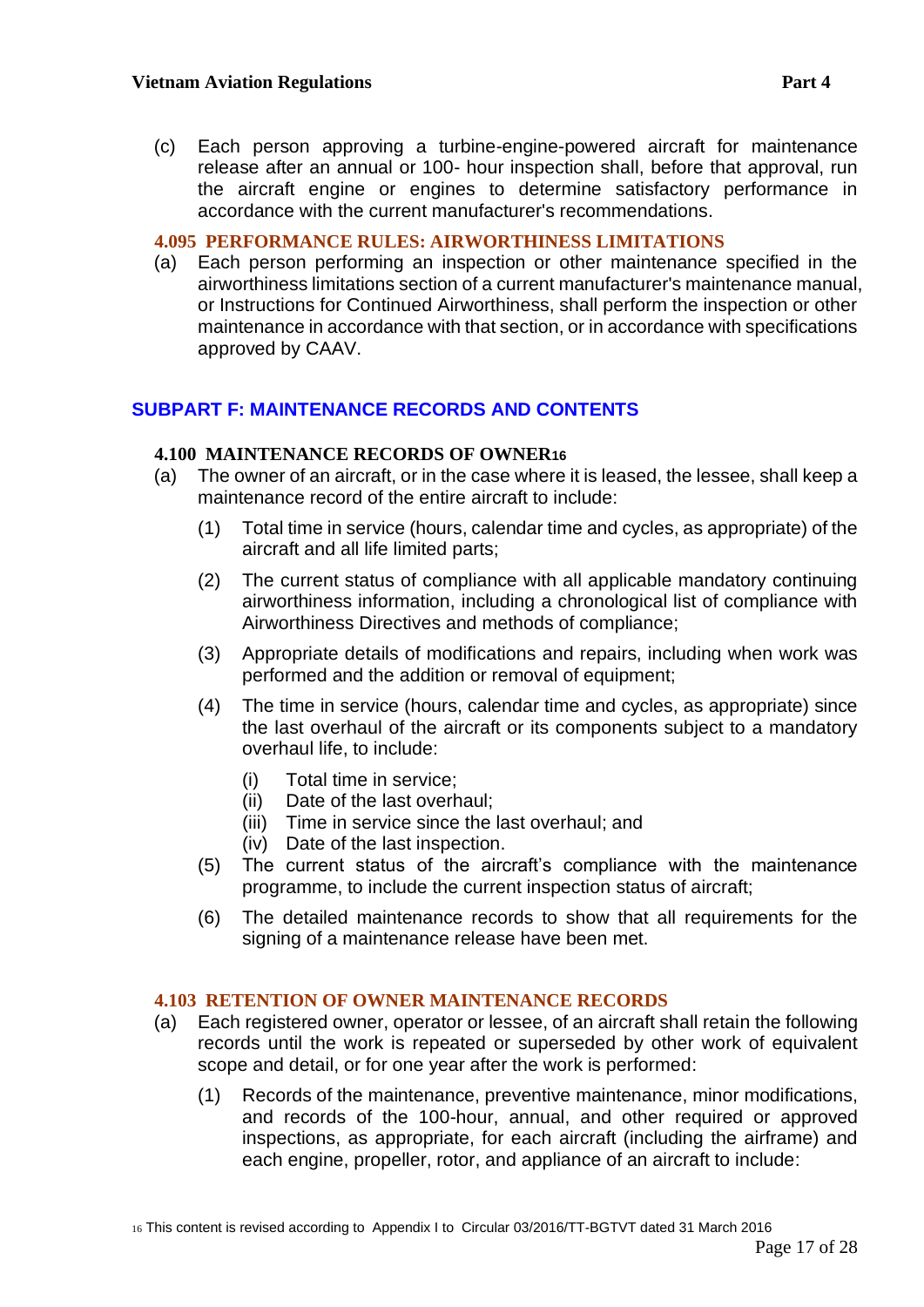- (i) A description (or reference to data acceptable to CAAV) of the work performed;
- (ii) The date of completion of the work performed; and;
- (iii) The signature and certificate number of the person approving the aircraft for maintenance release.
- (b) Each registered owner, operator or lessee, of an aircraft shall retain the following records until the aircraft is sold or leased and/or a minimum period of 12 months after the unit to which they refer as been permanently withdrawn from service:
	- (1) Records containing the following information:
		- (i) The total time-in-service of the airframe, each engine, each propeller, and each rotor;
		- (ii) The current status of all life-limited aircraft components;
		- (iii) The time since last overhaul of all items installed on the aircraft which are required to be overhauled on a specified time basis;
		- (iv) The current inspection status of the aircraft, including the time since the last inspection required by the inspection program under which the aircraft and its appliances are maintained;
		- (v) The current status of applicable Airworthiness Directives including, for each, the method of compliance, the Airworthiness Directive number, and revision date. If the Airworthiness Directive involves recurring action, the time and date when the next action is required;
		- (vi) Copies of the forms prescribed by this chapter for each major modification to the airframe and currently installed engines, rotors, propellers, and appliances.
- (c) Each AOC holder, whether owner or lessee, shall retain the additional records as required by Part 12.240.

*Note: Appendix 3 to 4.103 preventive maintenance (definition)*

## <span id="page-17-0"></span>**4.105 TRANSFER OF MAINTENANCE RECORDS<sup>17</sup>**

- (a) In the event of a temporary change of owner or lessee, the owner or operator of the Vietnam-registered aircraft shall transfer to the new owner or lessee, at the time of sale or lease, the records identified in this Subpart for that aircraft;
- (b) In the event of a permanent change of owner or lessee, the owner or operator of the Vietnam-registered aircraft shall transfer to the purchaser/lessor, at the time of sale or lease, the records identified in this Subpart for that aircraft;
- (c) These records may be made available or transferred in plain language form or in coded form at the election of the purchaser/lessor if the coded form provides for the preservation and retrieval of information in a manner acceptable to the CAAV.
- (d) <sup>18</sup> As of 5 November 2020, records kept and transferred in accordance with Subpart F shall be maintained in a form and format that ensures readability, security and integrity of the records at all times. The form and format of the records may include, for example, paper records, film records, electronic records or any combination thereof.

17 This content is revised according to Appendix III to Circular 03/2016/TT-BGTVT dated 31 March 2016

<sup>18</sup> This content is revised according to Appendix II to Circular 56/2018/TT-BGTVT dated 11 December 2018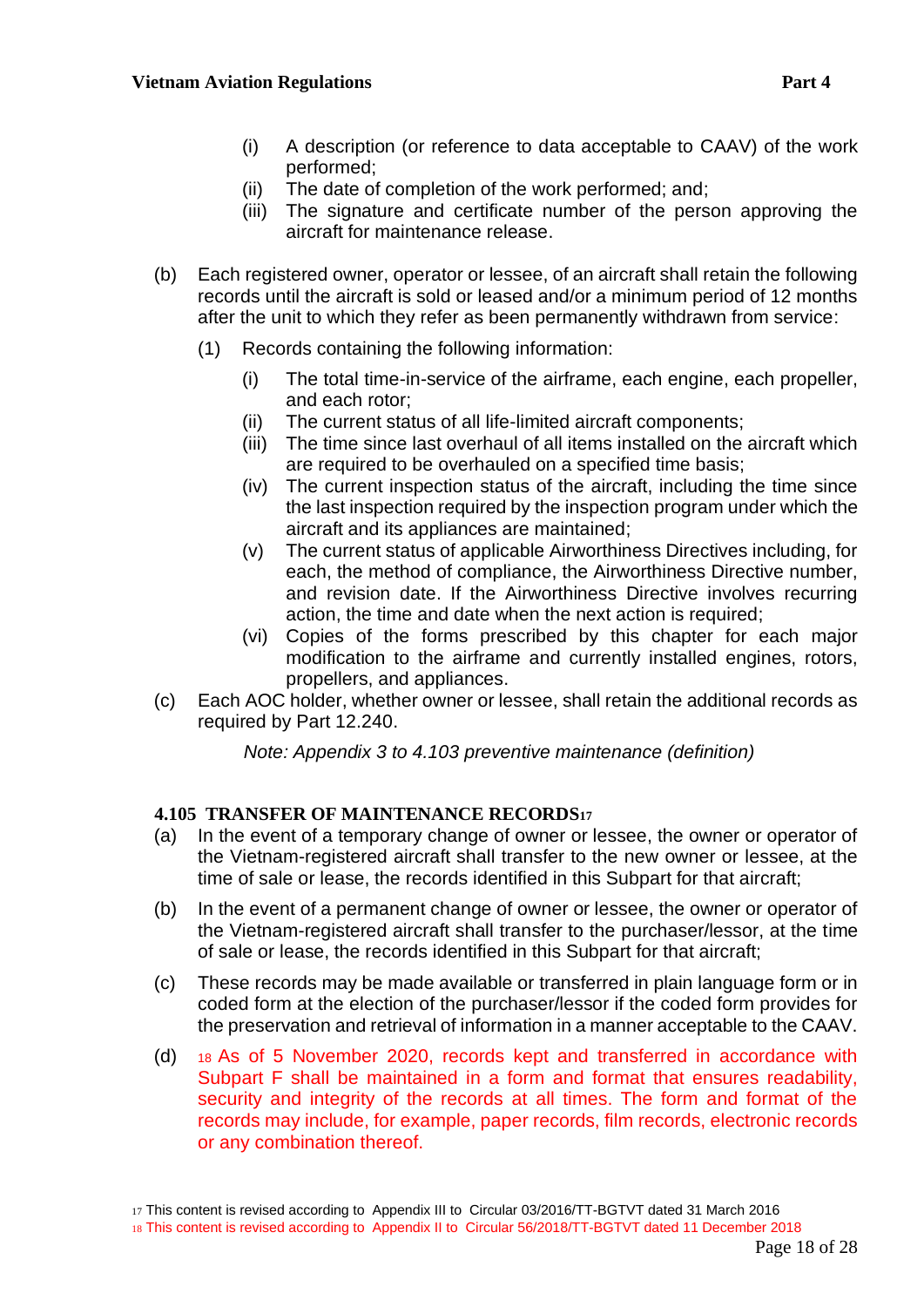#### <span id="page-18-0"></span>**4.107 MAINTENANCE RELEASE ENTRIES<sup>19</sup>**

- (a) Each person who maintains, performs preventive maintenance, rebuilds, or modifies an aircraft or aircraft component shall, when the work is performed satisfactorily, make a certifying entry in the maintenance record of that the maintenance work performed has been completed satisfactorily and in accordance with data and procedures acceptable to the CAAV.
- (b) The minimum contents of this maintenance release shall be:
	- (1) The basic details (or reference to data acceptable to the CAAV) of the maintenance performed;
	- (2) The date such maintenance was completed;
	- (3) When applicable, the identity of the approved maintenance organization;
	- (4) The identity of the authorized person or persons signing the release (name, signature, license number, and kind of license held by the person).
	- (5) The signature constitutes the approval for maintenance release only for the work performed.
- (c) The person performing the work shall enter records of major repairs and major modifications, and dispose of that form in the manner prescribed by the CAAV in the Appendix 1 to 4.107 for additional maintenance form completion requirements.
- (d) A person working under supervision of an aviation maintenance technician may not perform any inspection required in this Part or any inspection performed after a major repair or modification.

#### <span id="page-18-1"></span>**4.110 ENTRIES REQUIRED FOLLOWING OVERHAUL AND REBUILDING**

- (a) No person may describe in any required maintenance entry or form, an aircraft component as being overhauled unless:
	- (1) It has been disassembled, cleaned, inspected as permitted, repaired as necessary, and reassembled using methods, techniques, and practices acceptable to CAAV; and
	- (2) It has been tested in accordance with approved standards and technical data, or in accordance with current standards and technical data acceptable to CAAV, which have been developed and documented by the holder of the type certificate, supplemental type certificate, or a material, part, process, or appliance manufacturing approval;
- (b) No person may describe in any required maintenance entry or form an aircraft or other aircraft component as being rebuilt unless it has been disassembled, cleaned, inspected as permitted, repaired as necessary, reassembled, and tested to the same tolerances and limits as a new item, using either new parts or used parts that conform to new part tolerances and limits.

#### <span id="page-18-2"></span>**4.113 ENTRIES FOR APPROVAL FOR MAINTENANCE RELEASE**

19 This content is revised according to Appendix I to Circular 03/2016/TT-BGTVT dated 31 March 2016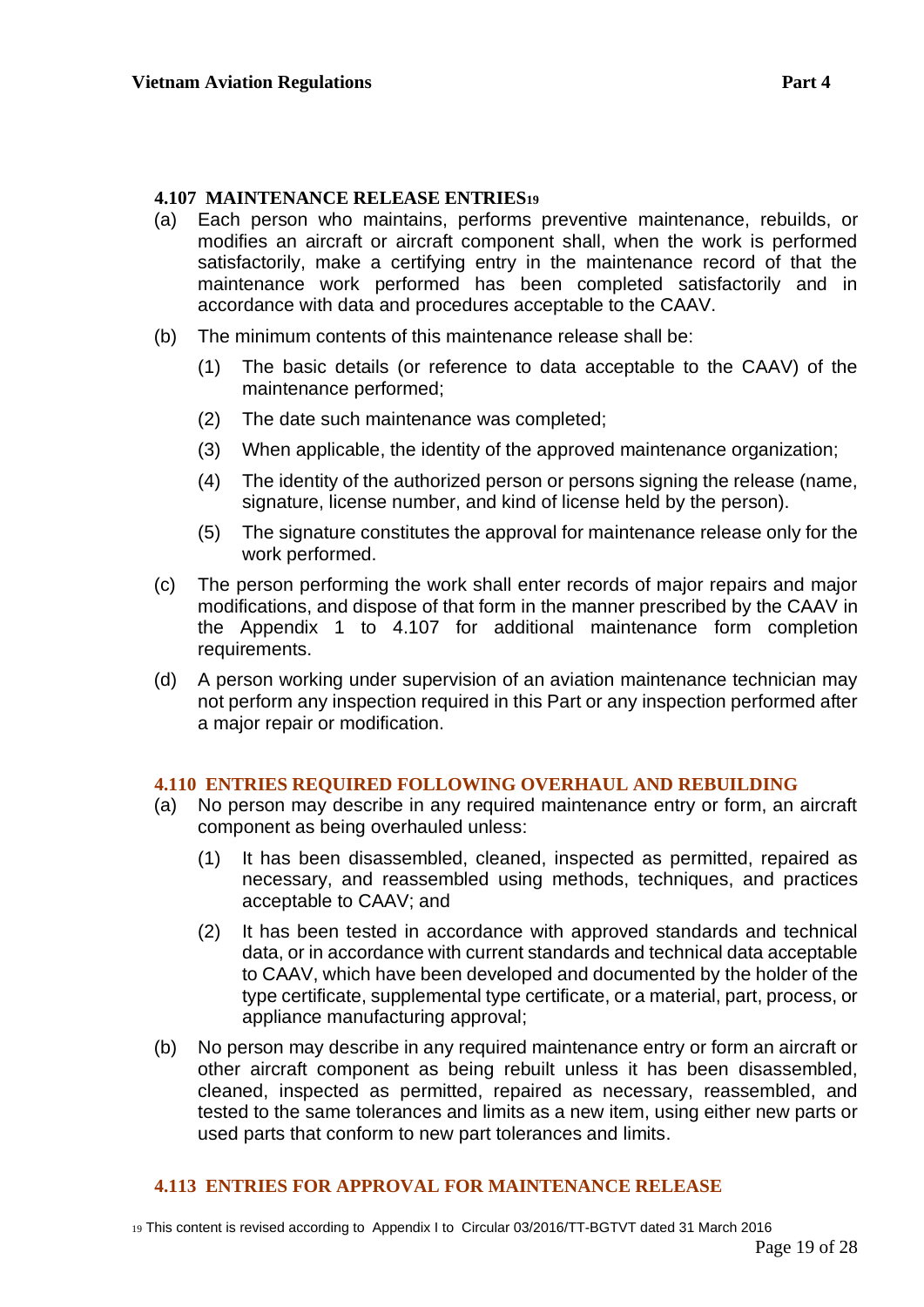- (a) Certificate for maintenance release for any aircraft, aircraft component that has undergone maintenance shall be issued or made if:
	- (1) The appropriate maintenance record entry has been made;
	- (2) The repair or modification form authorized by or furnished by CAAV has been executed in a manner prescribed by CAAV;
	- (3) If a repair or modification results in any change in the aircraft operating limitations or flight data contained in the approved aircraft flight manual, those operating limitations or flight data are appropriately revised and set forth as prescribed.

*Note: Appendix 1 to 4.107 provides the repair or modification requirements and form.*

# <span id="page-19-0"></span>**4.115 CONTENT AND FORM FOR ENTRIES FOLLOWING INSPECTION**

- (a) Maintenance record entries: The person approving or disapproving the maintenance release of an aircraft component after any inspection performed in accordance with this Part, shall make an entry in the maintenance record of that equipment containing the following information:
	- (1) Type of inspection and a brief description of the extent of the inspection;
	- (2) Date of the inspection and aircraft total time in service;
	- (3) Signature, the license number, and kind of license held by the person approving or disapproving for maintenance release the aircraft component;
	- (4) If the aircraft is found to be airworthy and certified for maintenance release, the following or a similarly worded statement— "I certify that this aircraft has been inspected in accordance with (insert type) inspection and was determined to be in airworthy condition";
	- (5) If the aircraft is rejected for maintenance release because of needed maintenance, non-compliance with the applicable specifications, airworthiness directives, or other approved data, the following or a similarly worded statement—I certify that this aircraft has been inspected in accordance with (insert type) inspection and a list of discrepancies and unairworthy items dated (date) has been provided for the aircraft owner or operator; and
	- (6) If an inspection is conducted under an inspection program provided for in this Part, the person performing the inspection shall make an entry identifying the inspection program accomplished, and containing a statement that the inspection was performed in accordance with the inspections and procedures for that particular program.
- (b) Listing of discrepancies. The person performing any inspection required in this Part who finds that the aircraft is not airworthy or does not meet the applicable type certificate data sheet, airworthiness directives or other approved data upon which its airworthiness depends, shall give the owner/operator a signed and dated list of those discrepancies.
- (c) The list of defects of defects described in paragraph (b) shall be retained until the defects are repaired and the aircraft is certified for maintenance release.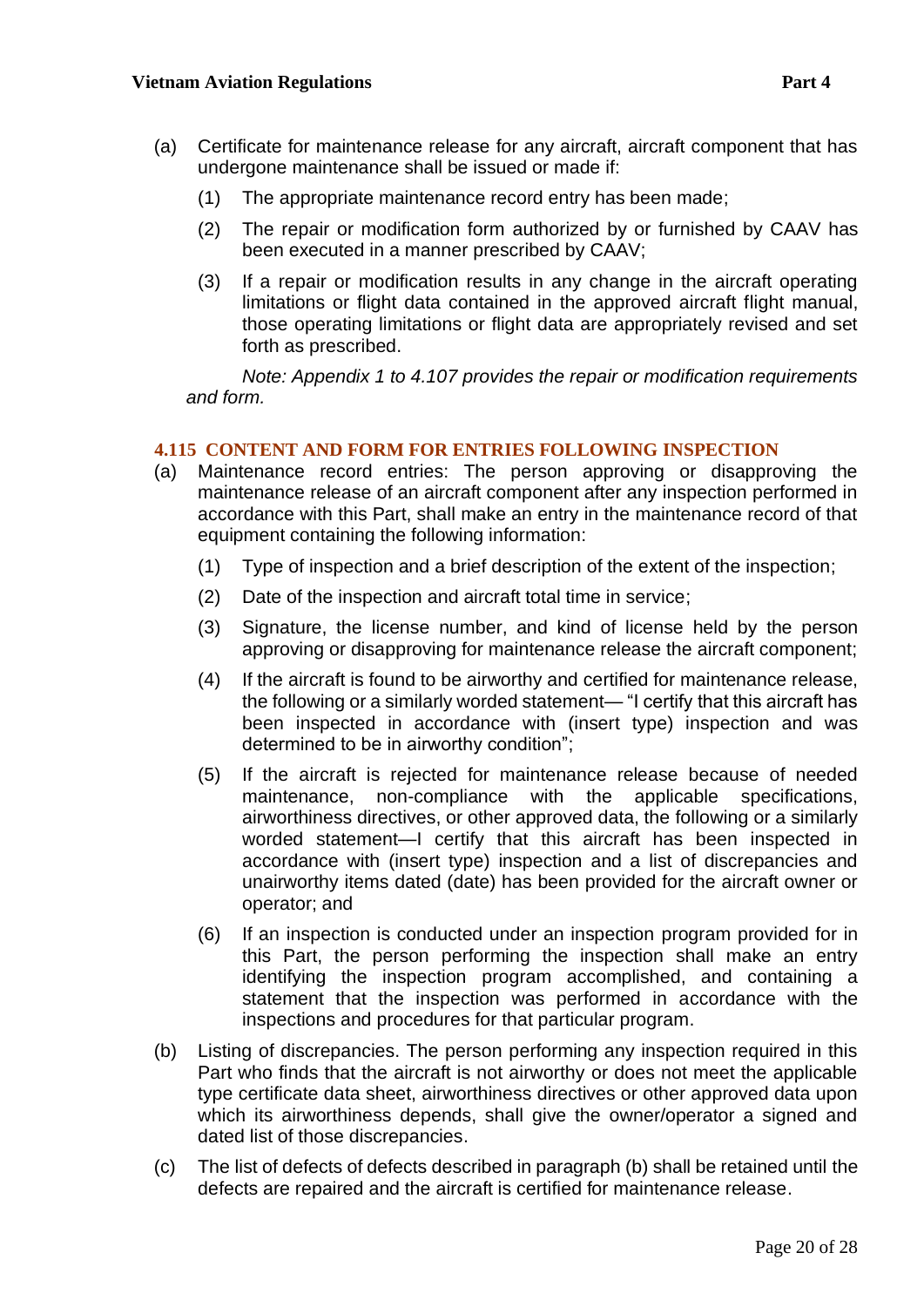## <span id="page-20-0"></span>**SUBPART G: MAINTENANCE PERSONNEL LIMITATIONS, PRIVILEGES AND RECENCY**

#### <span id="page-20-1"></span>**4.120 REST AND DUTY LIMITATIONS FOR PERSONS PERFORMING MAINTENANCE FUNCTIONS**

- (a) No person may assign, nor shall any person perform maintenance functions for aircraft, unless that person has had a minimum rest period of 8 hours prior to the beginning of duty.
- (b) No person may schedule a person performing maintenance functions for aircraft for more than 12 consecutive hours of duty.
- (c) In situations involving unscheduled aircraft unserviceability, persons performing maintenance functions for aircraft may be continued on duty for:
	- (1) Up to 16 consecutive hours; or
	- (2) 20 hours in 24 consecutive hours.
- (d) Following unscheduled duty periods, the person performing maintenance functions for aircraft shall have a mandatory rest period of 10 hours.
- (e) An AMO or AOC holder shall relieve the person performing maintenance functions from all duties for 24 consecutive hours during any 7 consecutive day period.
- **4.123. (***Removed***)<sup>20</sup>**
- **4.125. (***Removed***)<sup>21</sup>**

#### <span id="page-20-2"></span>**4.127 INSPECTION AUTHORISATION PRIVILEGES AND LIMITATIONS**

- (a) Except as specified in paragraphs (b) and (c) of this subsection, the holder of an Inspection Authorization (IA) may:
	- (1) Inspect and certify for maintenance release any aircraft, airframe, aircraft engine, propeller appliance, component, or part thereof after completion of a major repair or major modification performed in accordance with this Part and done in accordance with technical data approved by CAAV;
	- (2) Perform an annual inspection, or perform or supervise a progressive inspection, according to this Part on any aircraft, and certify the aircraft for maintenance release.
- (b) Any IA holder who granted valid AMT may not inspect and certify for maintenance release any aircraft with maximum take-off weight 5700 kg more, or airframe, aircraft engine, propeller appliance, component, or part thereof, are the subjects of maintenance program under this Part or Part 12.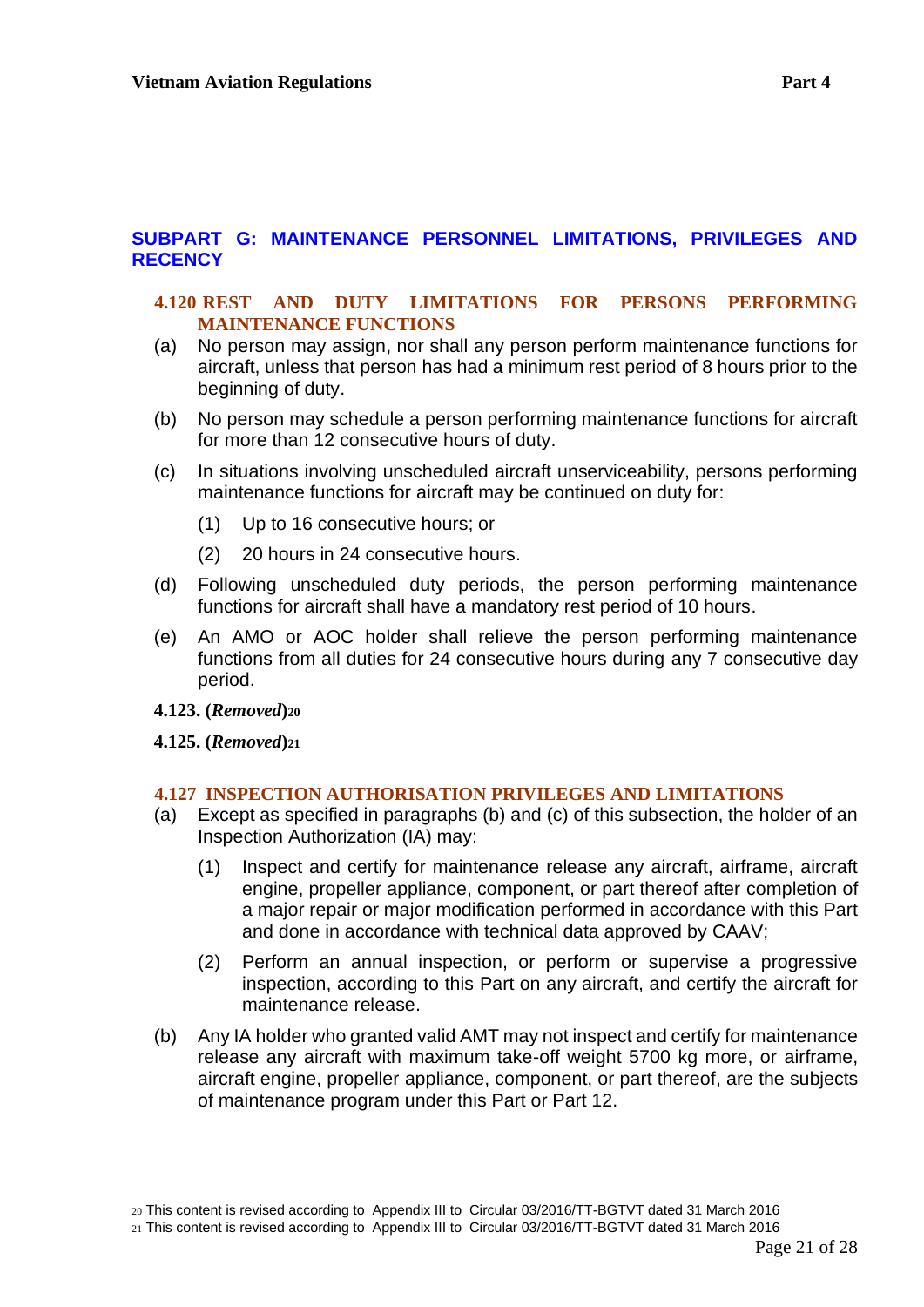- (c) Any IA holder who granted valid AMT may not inspect and certify for maintenance release any aircraft to be maintained under the continuous maintenance program which approved under this Part or Part 12.
- (d) When exercising the privileges of an IA, the holder shall keep it available for inspection by the aircraft owner and the AMT submitting the aircraft repair or modification for approval (if any), and shall present it at the request of CAAV or any law enforcement officer.
- (e) If the holder of an Inspection Authorization changes his or her fixed base of operation, the holder may not exercise the privileges of the authorization until he or she has notified CAAV in writing of the change.
- (f) No person may exercise any privilege of an Inspection Authorization whenever that person no longer:
	- (1) Has a fixed base of operation;
	- (2) Has the equipment, facilities, or inspection data required by Part 4; or
	- (3) Holds a current and valid AMT license.

#### <span id="page-21-0"></span>**4.130 AVIATION REPAIR SPECIALIST LICENCES: PRIVILEGES AND LIMITATIONS**

- (a) An aviation repair specialist may perform or supervise the maintenance, preventive maintenance, or modification of aircraft, airframes, aircraft engines, propellers, appliances, components, and parts appropriate to the designated specialty area for which the aviation repair specialist is licensed and rated, but only in connection with employment by an AMO approved under Part 5 or an AOC holder that is authorized to perform maintenance, preventive maintenance, or modifications under an equivalent system in accordance with Part 12.
- (b) An aviation repair specialist may not perform or supervise duties unless the aviation repair specialist understands the current instructions of the employing certificate holder and the instructions for continued airworthiness, which relate to the specific operations concerned.

#### <span id="page-21-1"></span>**APPENDICIES**

#### <span id="page-21-2"></span>**APPENDIX 1 TO 4.003: MAJOR MODIFICATIONS (DEFINITION)**

- (a) Airframe Major Modifications include:
	- (1) Wings;
	- (2) Tail surfaces;
	- (3) Fuselage;
	- (4) Engine mounts;
	- (5) Control system;
	- (6) Landing gear;
	- (7) Hull or floats;
	- (8) Elements of an airframe including spars, ribs, fittings, shock absorbers, bracing, cowlings, fairings, and balance weights;
	- (9) Hydraulic and electrical actuating system of components;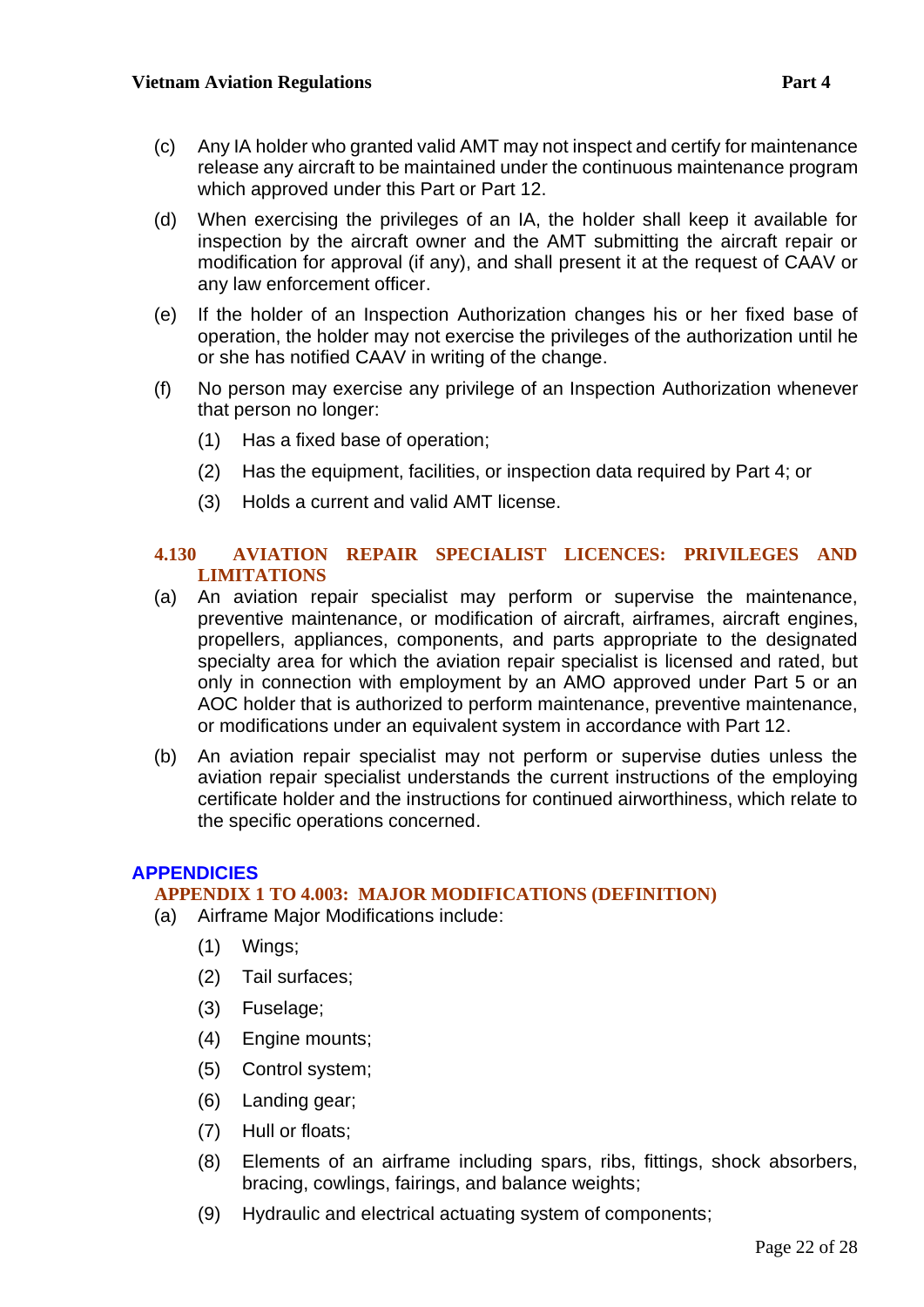- (10) Rotor blades;
- (11) Changes to the empty weight or empty balance which result in an increase in the maximum Certified weight or centre of gravity limits of the aircraft;
- (12) Changes to the basic design of the fuel, oil, cooling, heating, cabin pressurization, electrical, hydraulic, de-icing, or exhaust systems;
- (13) Changes to the wing or to fixed or movable control surfaces which affect flutter and vibration characteristics;
- (b) Powerplant Major Modifications include:
	- (1) Conversion of an aircraft engine from one approved model to another, involving any changes in compression ratio, propeller reduction gear, impeller gear ratios or the substitution of major engine parts which requires extensive rework and testing of the engine;
	- (2) Changes to the engine by replacing aircraft engine structural parts with parts not supplied by the original manufacturer or parts not specifically approved by CAAV;
	- (3) Installation of an accessory which is not approved for the engine;
	- (4) Removal of accessories that are listed as required equipment on the aircraft or engine specification;
	- (5) Installation of structural parts other than the type of parts approved for the installation;
	- (6) Conversions of any sort for the purpose of using fuel of a rating or grace other than that listed in the engine specifications.
- (c) Propeller Major Modifications include:
	- (1) Changes in blade design;
	- (2) Changes in hub design;
	- (3) Changes in the governor or control design;
	- (4) Installation of a propeller governor or feathering system;
	- (5) ) Installation of parts not approved for the propeller.
- (d) Appliance Major Modifications: Modifications of the basic design not made in accordance with recommendations of the appliance manufacturer or in accordance with applicable Airworthiness Directive are appliance major modifications. In addition, changes in the basic design of radio communication and navigation equipment approved under type certification or other authorization that have an effect on frequency stability, noise level, sensitivity, selectivity, distortion, spurious radiation, AVC characteristics, or ability to meet environmental test conditions and other changes that have an effect on the performance of the equipment are also major modifications.

#### <span id="page-22-0"></span>**APPENDIX 2 TO 4.003: MAJOR REPAIRS (DEFINITION)**

(a) Airframe Major Repairs: Repairs to the following parts of an airframe and repairs of the following types, involving the strengthening, reinforcing, splicing, and manufacturing of primary structural members of their replacement, when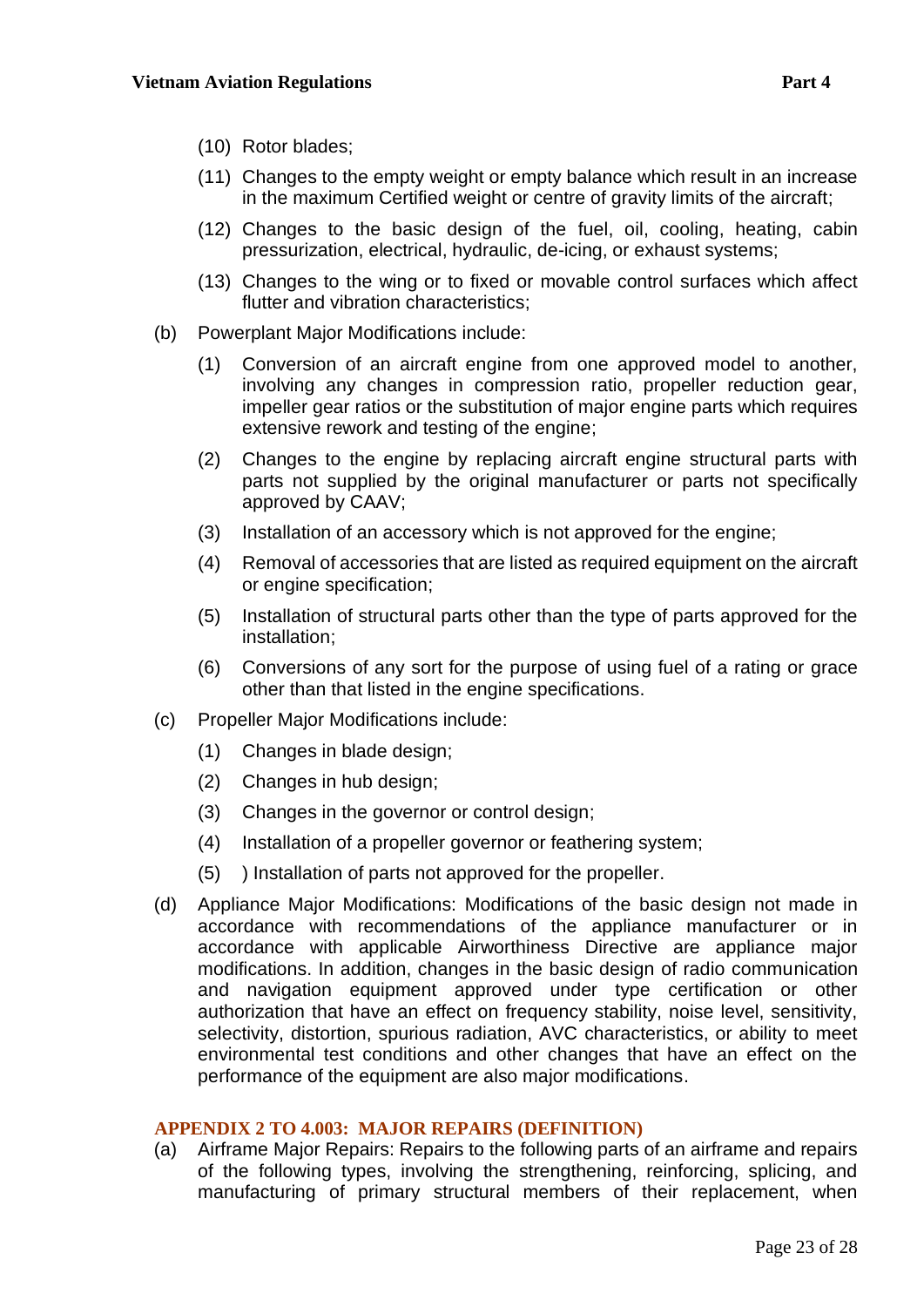replacement is by fabrication such as riveting or welding, are airframe major repairs:

- (1) Box beams;
- (2) Monocoque or semimonocoque wings or control surfaces;
- (3) Wing stringers or chord members;
- (4) Spars;
- (5) Spar flanges;
- (6) Members of truss-type beams;
- (7) Thin sheet webs of beams;
- (8) Keel and chine members of boat hulls or floats;
- (9) Corrugated sheet compression members which act as flange material of wings or tail surfaces;
- (10) Wing main ribs and compression members;
- (11) Wing or tail surface brace struts;
- (12) Engine mounts;
- (13) Fuselage longerons;
- (14) Members of the side truss, horizontal truss, or bulkheads;
- (15) Main seat support braces and brackets;
- (16) Landing gear brace struts;
- (17) Axles.;
- (18) Wheels;
- (19) Repairs involving the substitution of material;
- (20) Repairs involving the substitution of material;
- (21) The repair of damaged areas in metal or plywood stressed covering exceeding six inches (15.24cm) in any direction;
- (22) The repair of portions of skin sheets by making additional seams;
- (23) The splicing of skin sheets;
- (24) The repair of three or more adjacent wing or control surface ribs or the leading edge of wings and control surfaces, between such adjacent ribs;
- (25) Repair of fabric covering involving an area greater than that required to repair two adjacent ribs;
- (26) Replacement of fabric on fabric covered parts such as wings, fuselages, stabilizers, and control surfaces;
- (27) Repairing, including rebottoming, of removable or integral fuel tanks and oil tanks.
- (b) Powerplant Major Repairs: Repairs of the following parts of an engine and repairs of the following types, are powerplant major repairs: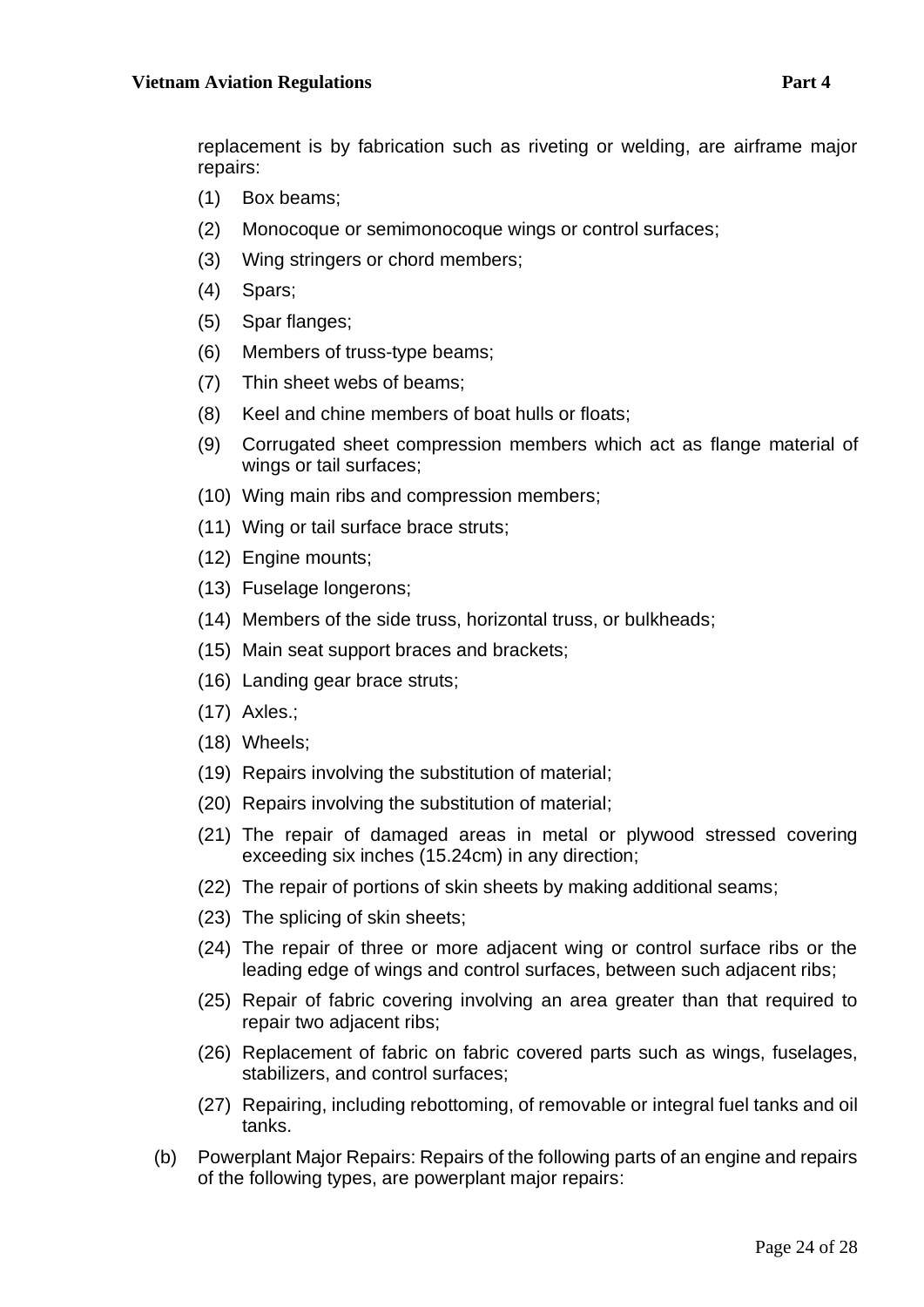- (1) Separation or disassembly of a crankcase or crankshaft of a reciprocating engine equipped with an integral supercharger;
- (2) Separation or disassembly of a crankcase or crankshaft of a reciprocating engine equipped with other than spur-type propeller reduction gearing;
- (3) Special repairs to structural engine parts by welding, plating, metalizing, or other methods.
- (c) Propeller Major Repairs: Repairs of the following types to a propeller are propeller major repairs:
	- (1) Any repairs to or straightening of steel blades;
	- (2) Repairing or machining of steel hubs;
	- (3) Shortening of blades;
	- (4) Retipping of wood propellers;
	- (5) Replacement of outer laminations on fixed pitch wood propellers;
	- (6) Repairing elongated bolt holes in the hub of fixed pitch wood propellers;
	- (7) Inlay work on wood blades;
	- (8) Repairs to composition blades;
	- (9) Replacement of tip fabric;
	- (10) Replacement of plastic covering;
	- (11) Repair of propeller governors;
	- (12) Overhaul of controllable pitch propellers;
	- (13) Repairs to deep dents, cuts, scars, nicks, etc., and straightening of aluminium blades;
	- (14) The repair or replacement of internal elements of blades.
- (d) Appliance Major Repairs: Repairs of the following types to appliances are appliance major repairs:
	- (1) Calibration and repair of instruments;
	- (2) Calibration of avionics or computer equipment;
	- (3) Rewinding the field coil of an electrical accessory;
	- (4) Complete disassembly of complex hydraulic power valves;
	- (5) Overhaul of pressure type carburettors, and pressure type fuel, oil, and hydraulic pumps.

# <span id="page-24-0"></span>**APPENDIX 3 TO 4.103: PREVENTIVE MAINTENANCE (DEFINITION)**

- (a) Preventive Maintenance: Preventive maintenance is limited to the following work, provided it does not involve complex assembly operations:
	- (1) Removal and installation of landing gear tires;
	- (2) Replacing elastic shock absorber cords on landing gear;
	- (3) Servicing landing gear shock struts by adding oil, air, or both;
	- (4) Servicing landing gear wheel bearings, such as cleaning and greasing;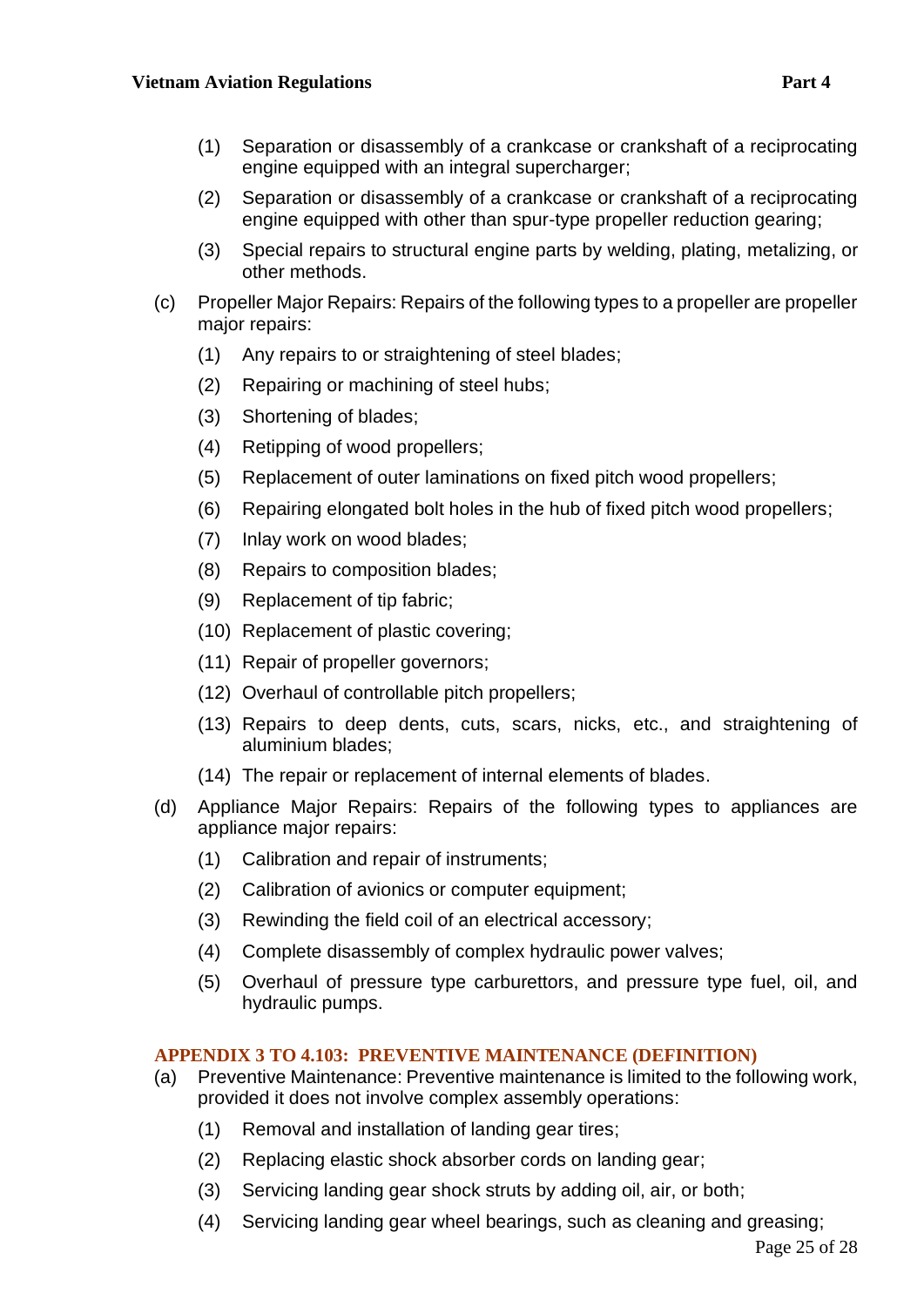- (5) Replacing defective safety wiring or cotter keys;
- (6) Lubrication not requiring disassembly other than removal of non-structural items such as cover plates, cowlings, and fairings;
- (7) Making simple fabric patches not requiring rib stitching or the removal of structural parts or control surfaces;
- (8) Replenishing hydraulic fluid in the hydraulic reservoir;
- (9) Refinishing decorative coating of fuselage, wings, tail group surfaces (excluding balanced control surfaces), fairings, cowling, landing gear, cabin, or cockpit interior when removal or disassembly of any primary structure or aircraft system is not required;
- (10) Applying preservative or protective material to components where no disassembly of any primary structure or aircraft system is involved and where such coating is not prohibited or is not contrary to good practices;
- (11) Repairing upholstery and decorative furnishings of the cabin or cockpit when the repairing does not require disassembly of any primary structure or aircraft system or interfere with an aircraft system or affect primary structure of the aircraft;
- (12) Making small simple repairs to fairings, non-structural cover plates, cowlings, and small patches and reinforcements not changing the contour so as to interfere with proper airflow;
- (13) Replacing side windows where that work does not interfere with the structure of any aircraft system such as flight controls, electrical equipment, etc;
- (14) Replacing safety belts;
- (15) Replacing seats or seat parts with replacement parts approved for the aircraft, not involving disassembly of any primary structure or aircraft system;
- (16) Troubleshooting and repairing broken circuits in landing light wiring circuits;
- (17) Replacing bulbs, reflectors, and lenses of position and landing lights;
- (18) Replacing wheels and skis where no weight and balance computation is involved;
- (19) Replacing any cowling not requiring removal of the propeller or disconnection of flight controls;
- (20) Replacing or cleaning spark plugs and setting of spark plug gap clearance;
- (21) Replacing any hose connection except hydraulic connections.
- (22) Replacing prefabricated fuel lines;
- (23) Cleaning fuel and oil strainers;
- (24) Replacing and servicing batteries;
- (25) Replacement or adjustment of non-structural fasteners incidental to operations;
- (26) The installation of anti-misfueling devices to reduce the diameter of fuel tank filler openings provided the specific device has been made a part of the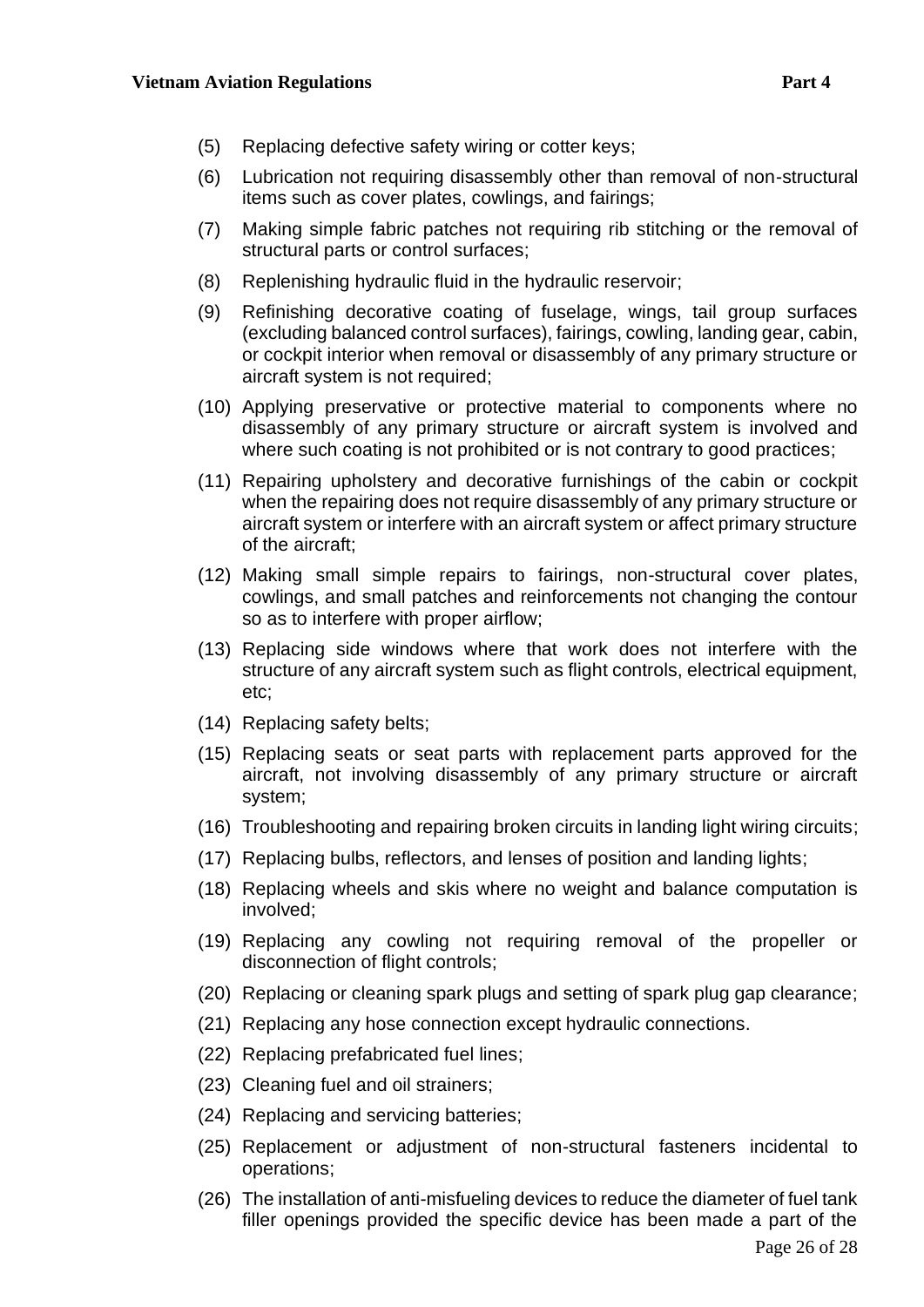aircraft type certificate data by the aircraft manufacturer, the manufacturer has provided appropriately approved instructions acceptable to CAAV for the installation of the specific device, and installation does not involve the disassembly of the existing filler opening.

#### <span id="page-26-0"></span>**APPENDIX 1 TO 4.093: PERFORMANCE RULES: 100-HOUR INSPECTIONS**

- (a) Each person performing an annual or 100-hour inspection shall, before that inspection, thoroughly clean the aircraft and aircraft engine and remove or open all necessary inspection plates, access doors, fairings, and cowlings.
- (b) Each person performing an annual or 100-hour inspection shall inspect, where applicable, the following components:
	- (1) Fuselage and hull group:
		- (i) Fabric and skin for deterioration, distortion, other evidence of failure, and defective or insecure attachment of fittings;
		- (ii) Systems and components for improper installation, apparent defects, and unsatisfactory operation.
	- (2) The cabin and cockpit group:
		- (i) Generally for uncleanness and loose equipment that might foul the controls;
		- (ii) Seats and safety belts for poor condition and apparent defects;
		- (iii) Windows and windshields for deterioration and breakage;
		- (iv) Instruments for poor condition, mounting, marking, and (where practicable) for improper operation;
		- (v) Flight and engine controls for improper installation and improper operation;
		- (vi) Batteries for improper installation and improper charge;
		- (vii) All systems for improper installation, poor general condition, apparent and obvious defects and insecurity of attachment.
	- (3) Engine and nacelle group:
		- (i) Engine section for visual evidence of excessive oil, fuel, or hydraulic leaks, and sources of such leaks;
		- (ii) Studs and nuts for improper torquing and obvious defects;
		- (iii) Internal engine for cylinder compression and for metal particles or foreign matter on screens Internal engine - for cylinder compression and for metal particles or foreign matter on screens improper internal tolerances;
		- (iv) Engine mount for cracks, looseness of mounting, and looseness of engine to mount;
		- (v) Flexible vibration dampeners for poor condition and deterioration;
		- (vi) Engine controls for defects, improper travel, and improper safetying;
		- (vii) Lines, hoses, and clamps for leaks, improper condition, and looseness;
		- (viii) Exhaust stacks for cracks, defects, and improper attachment;
		- (ix) Accessories for apparent defects in security of mounting;
		- (x) All systems for improper installation, poor general condition, defects, and insecure attachment;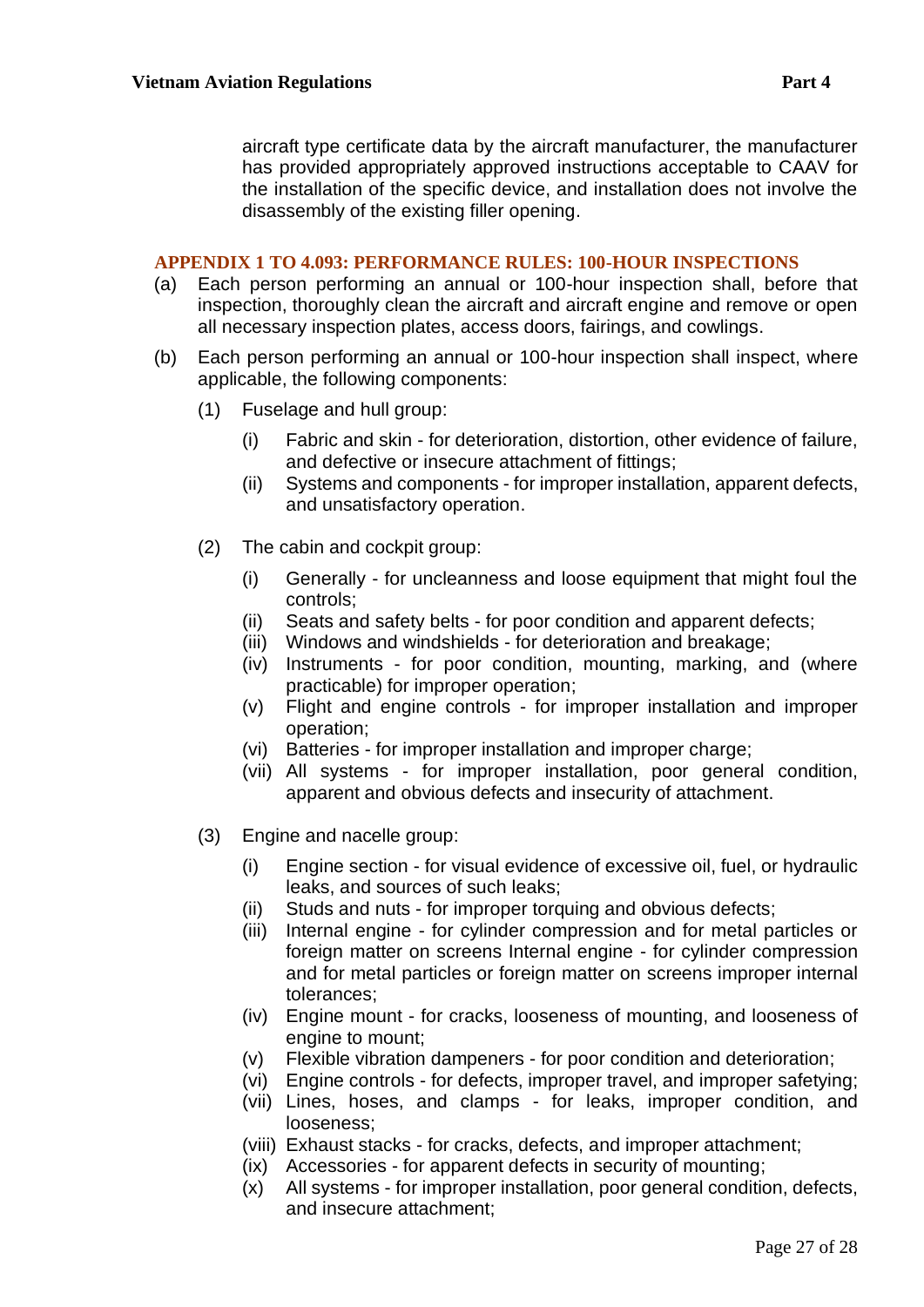- (xi) Cowling for cracks and defects.
- (4) Landing gear group:
	- (i) All units for poor condition and insecurity of attachment;
	- (ii) Shock absorbing devices for improper oleo fluid level;
	- (iii) Linkage, trusses, and members for undue or excessive wear, fatigue, and distortion;
	- (iv) Retracting and locking mechanism for improper operation;
	- (v) Hydraulic lines for leakage;
	- (vi) Electrical system for chafing and improper operation of switches;
	- (vii) Wheels for cracks, defects, and condition of bearings;
	- (viii) Tires for wear and cuts;
	- (ix) Brakes for improper adjustment;
	- (x) Floats and skis for insecure attachment and obvious or apparent defects.
- (5) Wing and centre section assembly for:
	- (i) General condition;
	- (ii) Fabric or skin deterioration;
	- (iii) Distortion;
	- (iv) Evidence of failure; and
	- (v) Insecurity of attachment.
- (6) Complete empennage assembly for:
	- (i) General condition;
	- (ii) Fabric or skin deterioration;
	- (iii) Distortion;
	- (iv) Evidence of failure;
	- (v) Insecure attachment;
	- (vi) Improper component installation; and
	- (vii) Improper component operation.
- (7) Propeller group:
	- (i) Propeller assembly for cracks, nicks, binds, and oil leakage.
	- (ii) Bolts for improper torquing and lack of safety;
	- (iii) Anti-icing devices for improper operations and obvious defects; and
	- (iv) Control mechanisms for improper operation, insecure mounting, and restricted travel.
- (8) Avionics/instrument group:
	- (i) Avionics/instruments equipment for improper installation and insecure mounting;
	- (ii) Wiring and conduits for improper routing, insecure mounting, and obvious defects;
	- (iii) Bonding and shielding for improper installation and poor condition;
	- (iv) Antenna including trailing antenna for poor condition, insecure mounting, and improper operation.
- (9) Electronic/electrical group: